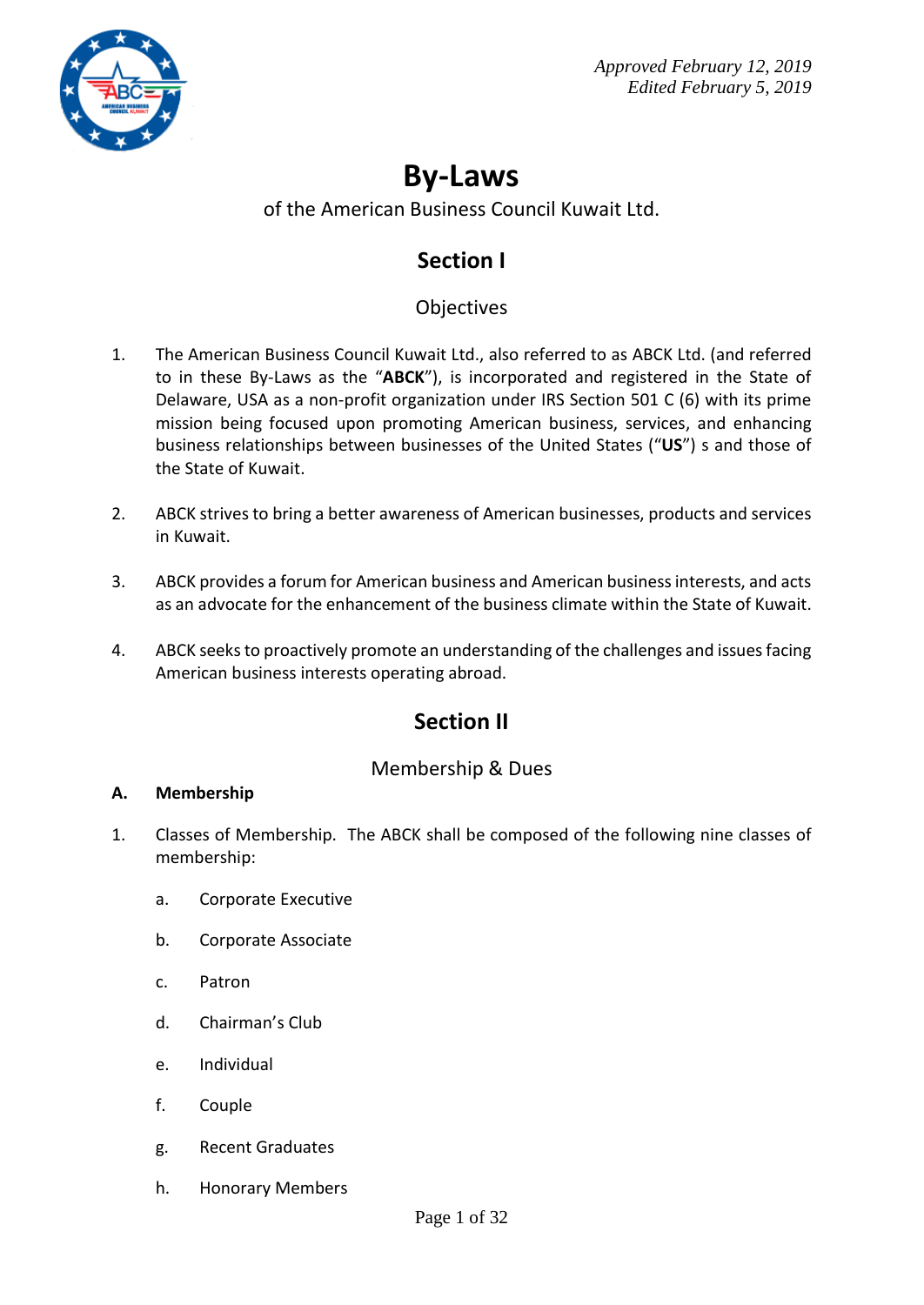

- ABCK Affiliate
- 2. Membership Requirements
	- a. There are two (2) categories of companies that can be Corporate level members:
		- i. **Category 1a**. US businesses who are registered as a legal entity within the United States of America, its territories or protectorates, or are an entity whose parent company is registered as a legal entity within the United States of America, its territories or protectorates, and such parent company owns Fifty-One percent (51%) or more of such entity.

Category 1a Corporate level members will be entitled to ten (10) votes for each mater voted upon; and

Category 1a Corporate level members will be eligible for Board of Director seats designated for Category 1a or 1b companies.

- ii. **Category 1b**. Businesses that do not meet the Category 1a criteria but are associated with American business or products in one or more of the following manners:
	- A. As the exclusive representative of one or more America products;
	- B. As the sole registered agent for an American individual or company providing products or services into Kuwait;
	- C. Are directly involved in the sale of American products and/or services within Kuwait, and such sales represents a portion of the business done by such an entity; or
	- D. As a service provider, either as a prime contractor or subcontractor at any tier, of any kind, to the US government in Kuwait or the Gulf Cooperation Council ("**GCC**") region

Category 1b Corporate level members will be entitled to five (5) votes for each mater voted upon.

Category 1b Corporate level members will be eligible for Board of Director seats designated for Category 1b companies.

- b. There are four (4) Corporate levels of membership and they are:
	- i. **Corporate Executive Membership**. This Corporate level of membership is only available to Category 1a businesses. This level of membership is for those companies that would like to be supportive of the ABCK, and its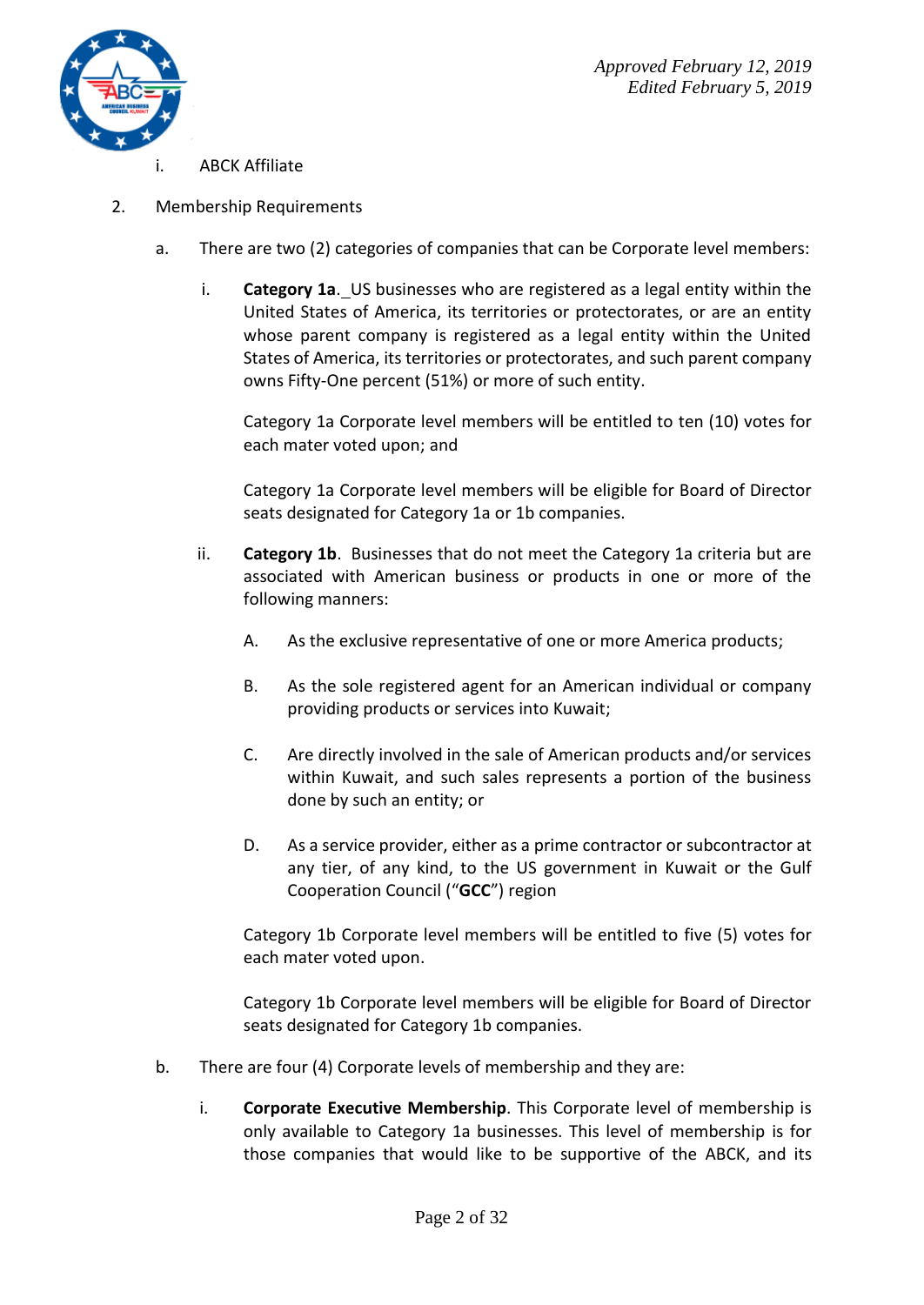

mission. Dues and benefits for Corporate Executive Membership are found in subparagraph c below.

- ii. **Corporate Associate Membership**. This Corporate level of membership is only available to Category 1b businesses. This level of membership is for those companies that would like to be supportive of the ABCK, and its mission. Dues and benefits for Corporate Associate Membership are found in subparagraph c below.
- iii. **Patron Club Membership**. This Corporate level of membership is available to both Category 1a and 1b. For a company that wants to be more supportive and committed to the ABCK and our mission, we offer a Patron membership that includes all of the benefits of the Corporate Executive and Associate membership plus additional benefits. Dues and benefits for Patron Club Membership are found in subparagraph c below.
- iv. **Chairman's Club Membership**. This Corporate level of membership is available to both Category 1a and 1b. For that company who wants to be a partner with the ABCK and our mission, we offer a Chairman's Club membership that includes all of the benefits of the Patron membership plus additional benefits. Dues and benefits for Chairman's Club Membership are found in subparagraph 2c below.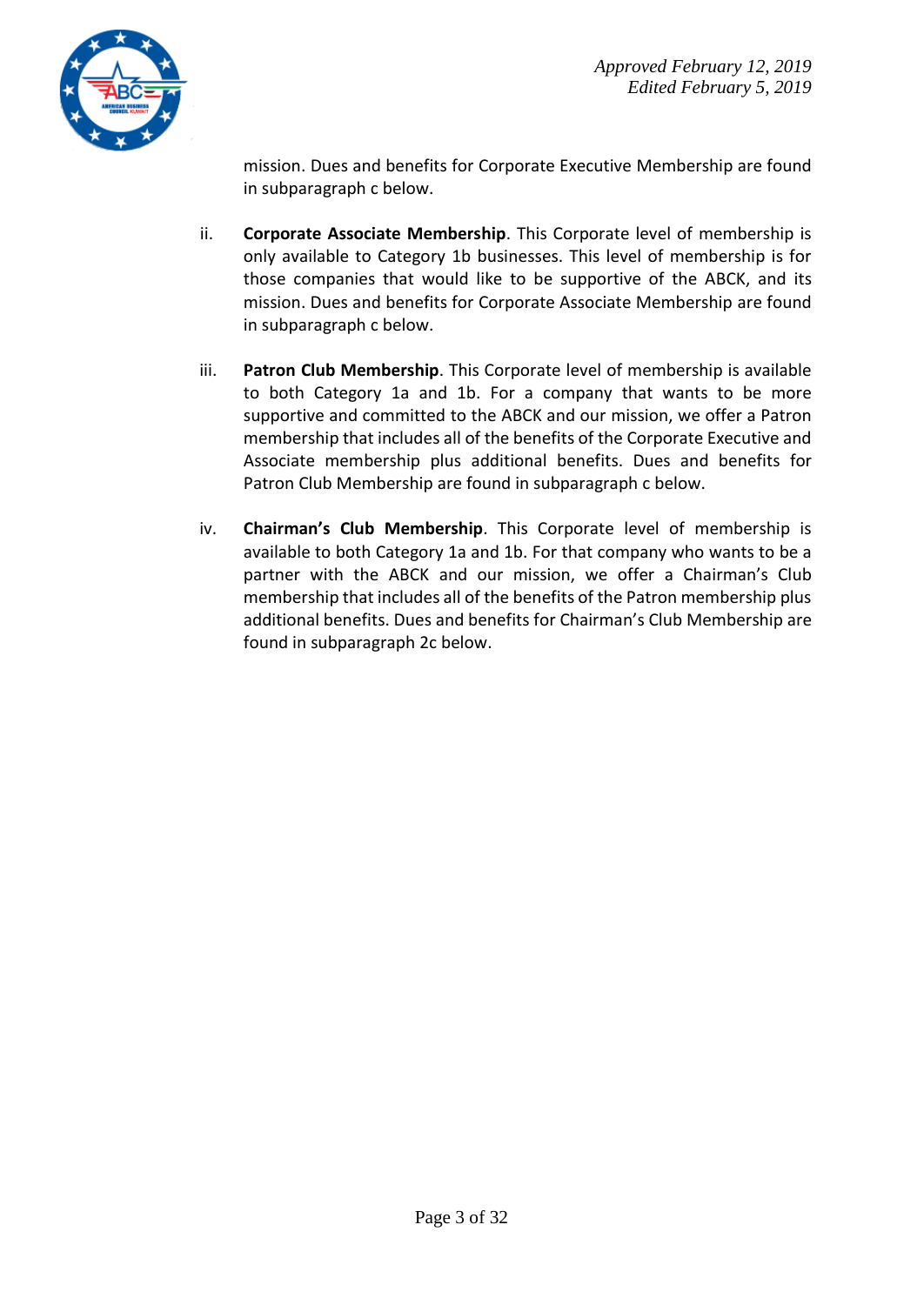

 $\Gamma$ 

ī

c. Table of Corporate level membership dues and benefits.

| <b>CORPORATE MEMBERSHIP</b>                                                                         |                  |                  |                                                     |                                                     |  |
|-----------------------------------------------------------------------------------------------------|------------------|------------------|-----------------------------------------------------|-----------------------------------------------------|--|
| <b>BENEFITS</b>                                                                                     | <b>ASSOCIATE</b> | <b>EXECUTIVE</b> | <b>PATRON'S CLUB</b>                                | <b>CHAIRMAN'S</b><br><b>CLUB</b>                    |  |
| <b>Membership Fees (Annual)</b>                                                                     | <b>KWD 1,000</b> | <b>KWD 1,000</b> | <b>KWD 1,500</b>                                    | <b>KWD 2,000</b>                                    |  |
| Corporate profile page on ABCK<br>website                                                           |                  |                  |                                                     |                                                     |  |
| <b>Logo on ABCK Banners</b>                                                                         |                  |                  |                                                     | <b>Chairman's Club</b><br><b>Banner</b>             |  |
| <b>Invitations to Select Trade</b><br>Delegations <sup>1</sup>                                      |                  |                  |                                                     |                                                     |  |
| Assistance with one on one meetings<br>and introductions                                            |                  |                  |                                                     |                                                     |  |
| Sponsorship opportunities for ABCK<br>events: morning briefings, seminars,<br>speaker series, etc.  |                  |                  |                                                     |                                                     |  |
| <b>VIP Seating at High Profile Events</b>                                                           |                  |                  |                                                     |                                                     |  |
| <b>High profile sponsorship Packages</b><br>included                                                |                  |                  | <b>1 General Meeting</b>                            | 1 Signature Event                                   |  |
| <b>Annual E-mail Blasts</b>                                                                         |                  |                  | 1                                                   | 2                                                   |  |
| Post company announcements in<br><b>ABCK web page "Member News" to</b><br>be shared on social media |                  |                  |                                                     |                                                     |  |
| Post company events on the<br><b>Community Calendar</b>                                             |                  |                  |                                                     |                                                     |  |
| "Proud Member" online badge                                                                         |                  |                  |                                                     |                                                     |  |
| Invitations to exclusive events with<br>visiting dignitaries <sup>2</sup>                           |                  |                  |                                                     |                                                     |  |
| <b>Highlighted as a Corporate Member</b><br>(Social Media, Website, Membership<br>directory)        |                  |                  |                                                     |                                                     |  |
| Invitation to corporate member only<br>events                                                       |                  |                  |                                                     |                                                     |  |
| <b>Standard Membership Cards</b>                                                                    |                  |                  |                                                     |                                                     |  |
| <b>Corporate Employee Membership</b><br><b>Votes</b>                                                | 5                | 10               | 10 if Category 1a,<br>5 If Category 1b <sup>3</sup> | 10 if Category 1a,<br>5 If Category 1b <sup>4</sup> |  |
| <b>Corporate Employee Membership</b><br>for Events                                                  | 10               | 10               | 10                                                  | 10                                                  |  |
| <b>Free Entry to Events</b>                                                                         | $\mathbf{1}$     | $\mathbf{1}$     | 5                                                   | 10                                                  |  |
| <b>Corporate Spotlight- Website</b>                                                                 | 30 Days          | 30 Days          | 45 Days                                             | 90 Days                                             |  |

 $1$  Based on availability

1

<sup>&</sup>lt;sup>2</sup> Based on availability

<sup>&</sup>lt;sup>3</sup> In accordance with section II, paragraph 2, subparagraph a

<sup>&</sup>lt;sup>4</sup> In accordance with section II, paragraph 2, subparagraph a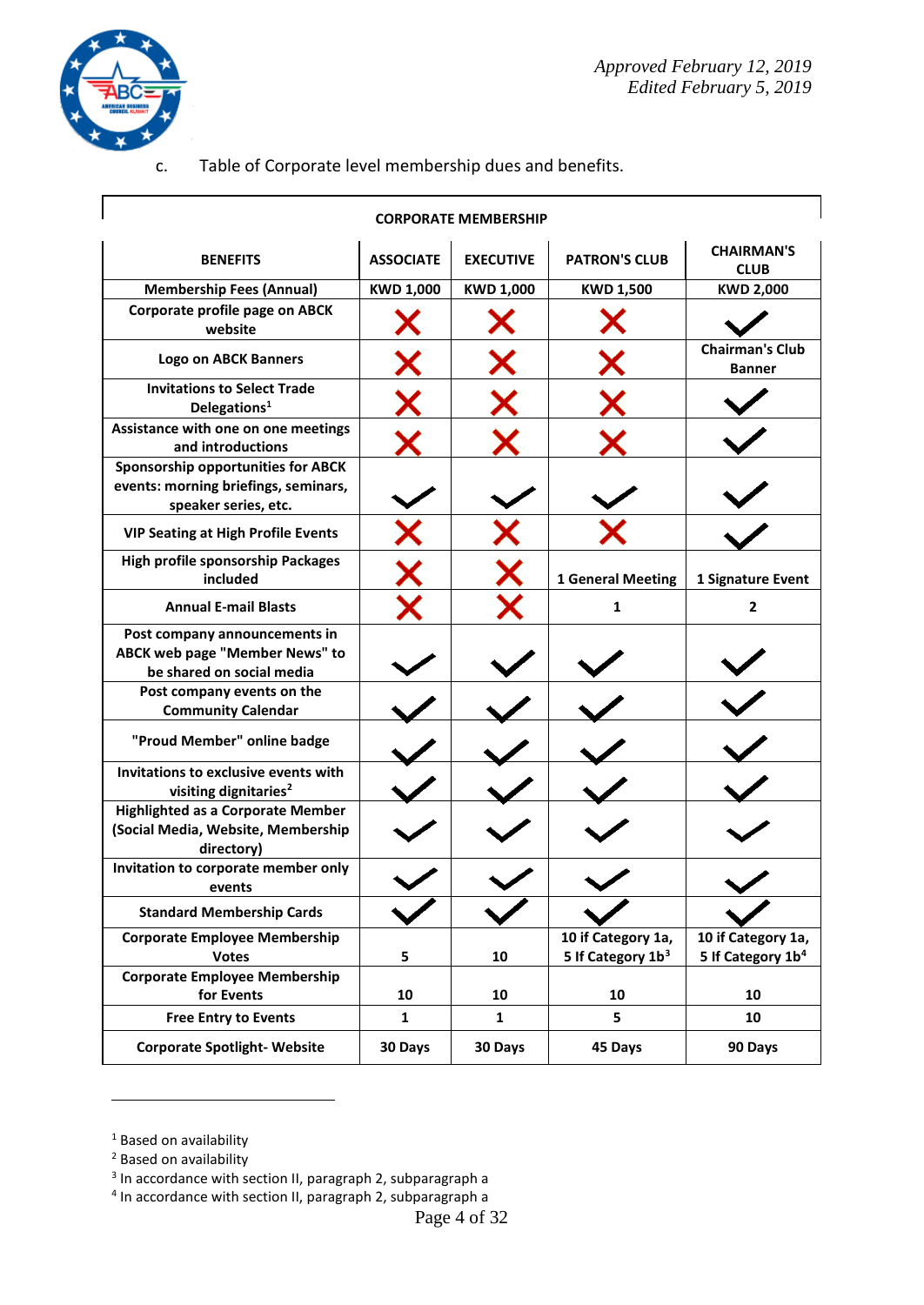

d. Individual Members and Couples.

An Individual Member(s), or at least one (1) member of a couple shall be a person who:

- i. Is a US Citizen who resides or has a physical presence in Kuwait; or
- ii. Is the spouse of a US citizen; or
- iii. Does business within the United States of America, its territories, or protectorates; or
- iv. As an individual, acts as the sole registered agent for a US entity, individual, product or service within Kuwait; or
- v. Is a Kuwaiti or GCC citizen/national graduate from an accredited US university or college in the US; or
- vi. Is a Kuwaiti or GCC citizen/national graduate from an affiliated, accredited US university or college in Kuwait.

Individual membership dues will be sixty Kuwaiti Dinars (60 KD) annually per person, and they will be required to pay members' prices for events.

A "Couple" is defined as two individuals that are married to each other.

Couples Membership dues will be one hundred Kuwaiti Dinars (100 KD) annually per couple, and they will be required to pay members' prices for events.

- e. Recent Graduates
	- i. Applicable for a graduate of a US university or college or an affiliated US university or college in Kuwait, within 2 years of the graduation date.
	- ii. Graduate membership dues will be twenty Kuwaiti Dinars (20 KD) annually (for only the two years after graduation) and they will be required to pay members' prices for events.
	- iii. After more than 2 years date of graduation, regular Individual or Corporate membership dues shall apply.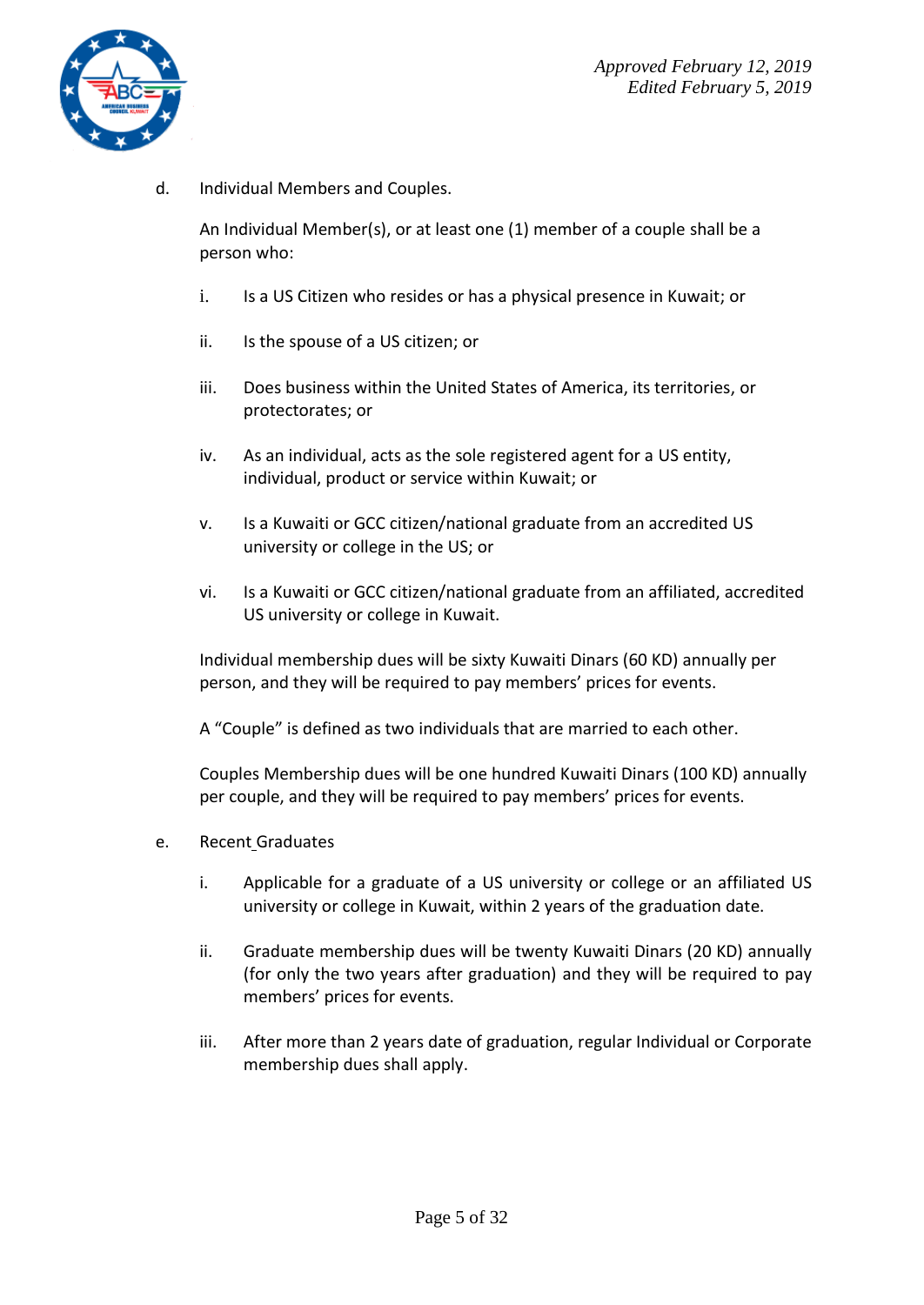

Honorary Member

Subject to the review and approval of the Board of Directors, acting in its sole discretion, an Honorary Member is a person who has made significant contributions to the benefit of the ABCK. Any verified Board Member of the Kuwait Chamber of Commerce & Industry (KCCI) may become an Honorary Member upon review and acceptance by the ABCK Board of Directors.

- g. ABCK Affiliate
	- i. Any individual or corporate entity desiring to support the goals and the objectives of ABCK, irrespective whether the individual or corporate entity is a resident or located in Kuwait or in another country, may become an ABCK ("**Affiliate**").
	- ii. An Affiliate is not a member of the ABCK, and shall neither be entitled to vote at any meeting of ABCK members, nor be a member of the Board of Directors, but shall be allowed to serve on committees, sub-committees, focus groups and participate in events.
	- iii. Dependent on the Corporate level of membership, and in accordance with the Corporate Membership Chart in subparagraph 2c above, Affiliate companies will be limited in benefits to sponsorship opportunities for ABCK events such as morning briefings, seminars, speaker series, etc., high profile sponsorship package, invitation to Corporate Member only events, five (5) Corporate employee affiliate allocations and free entry to events. Other "member" benefits will not be authorized.
	- iv. Each applicant for Affiliate status must submit an application on a form as approved by the Board of Directors upon recommendation of the Membership Committee. Each application for Affiliate status must demonstrate, through appropriate documentation, the satisfaction of all criteria for Affiliate status. Each application should also state how the applicant will help ABCK achieve the objectives set out in Section I of these Bylaws.
	- v. Each applicant for Affiliate status will be subject to approval and acceptance by the Board of Directors, in the board's discretion, and shall be granted by exception.
	- vi. Dues for an individual Affiliate will be sixty Kuwaiti Dinars (60 KD) annually, and Corporate level Affiliate dues are in accordance with the chart found in subparagraph 2c above based on the Corporate membership level.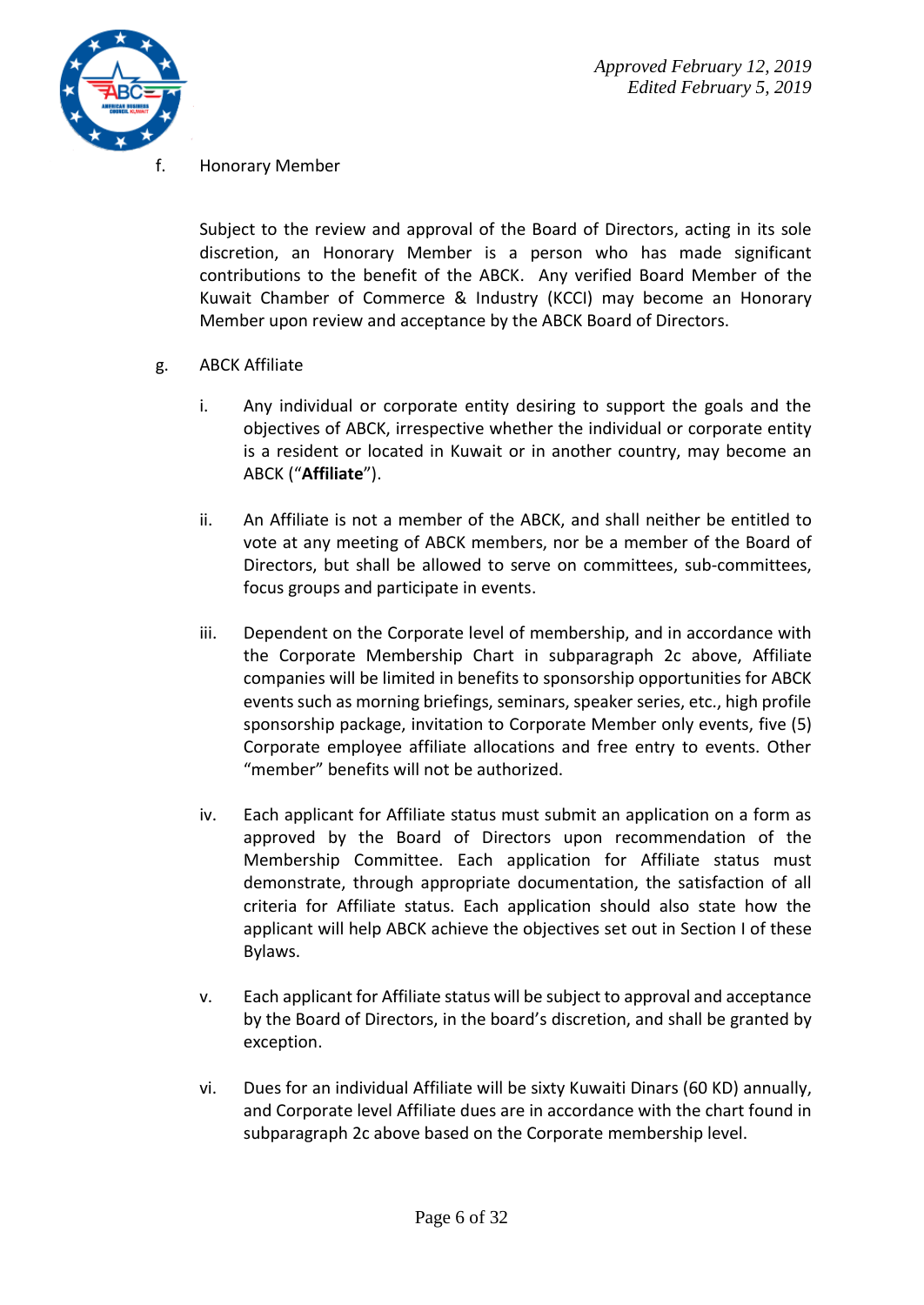

- 3. Each initial and renewal application for all forms of membership to the ABCK will be initiated and screened by the Executive Director and staff, then reviewed and approved by the ABCK Membership Committee. If an Individual or Corporate level membership application is not approved by the Membership Committee, this application will be presented to the ABCK Board of Directors for final decision. All Affiliate applications will be reviewed by the Membership Committee, then presented to the ABCK Board of Directors for approval.
- 4. The rights of membership within the ABCK shall be at the discretion of the Board of Directors. At its sole discretion, ABCK and the Board of Directors may refuse to grant membership to any individual or company, or to remove the same from membership, with or without stated cause.
- 5. Membership shall be for a period of one calendar year from the date of joining. Renewals shall take place on the anniversary month of their membership date.
- 6. All memberships are non-transferable and not refundable.

#### **B. Membership Dues**

- 1. Membership dues shall be set each year by the Board of Directors approval, based on recommendations from the Membership Committee. Dues shall be assessed and payable by all members on an annual basis, during the anniversary month of their membership each year.
- 2. Members whose dues are three (3) months or more in arrears shall be dropped from membership following the Board of Directors' approval. Reinstatement of such membership may only be granted by payment of the total amount of dues originally assessed.
- 3. All amounts owed by the member to the ABCK must be brought current prior to the renewal of a membership
- 4. Each Corporate Executive Member may designate up to ten (10) individuals who shall be able to register with the ABCK. The individuals so designated shall not be assessed dues in addition to those assessed to the corporate member. Corporate members who are not listed among the designated members of said Corporate membership shall be required to join ABCK as Individual members and pay dues of Individual membership.
- 5. Each Corporate Associate Member may designate up to ten (10) individuals (of which only five (5) shall have voting rights) who shall be able to register with the ABCK. The individuals so designated shall not be assessed dues in addition to those assessed against the Corporate member. Corporate members who are not listed among the designated members of said Corporate membership shall be required to join ABCK as Individual members and pay dues of Individual membership.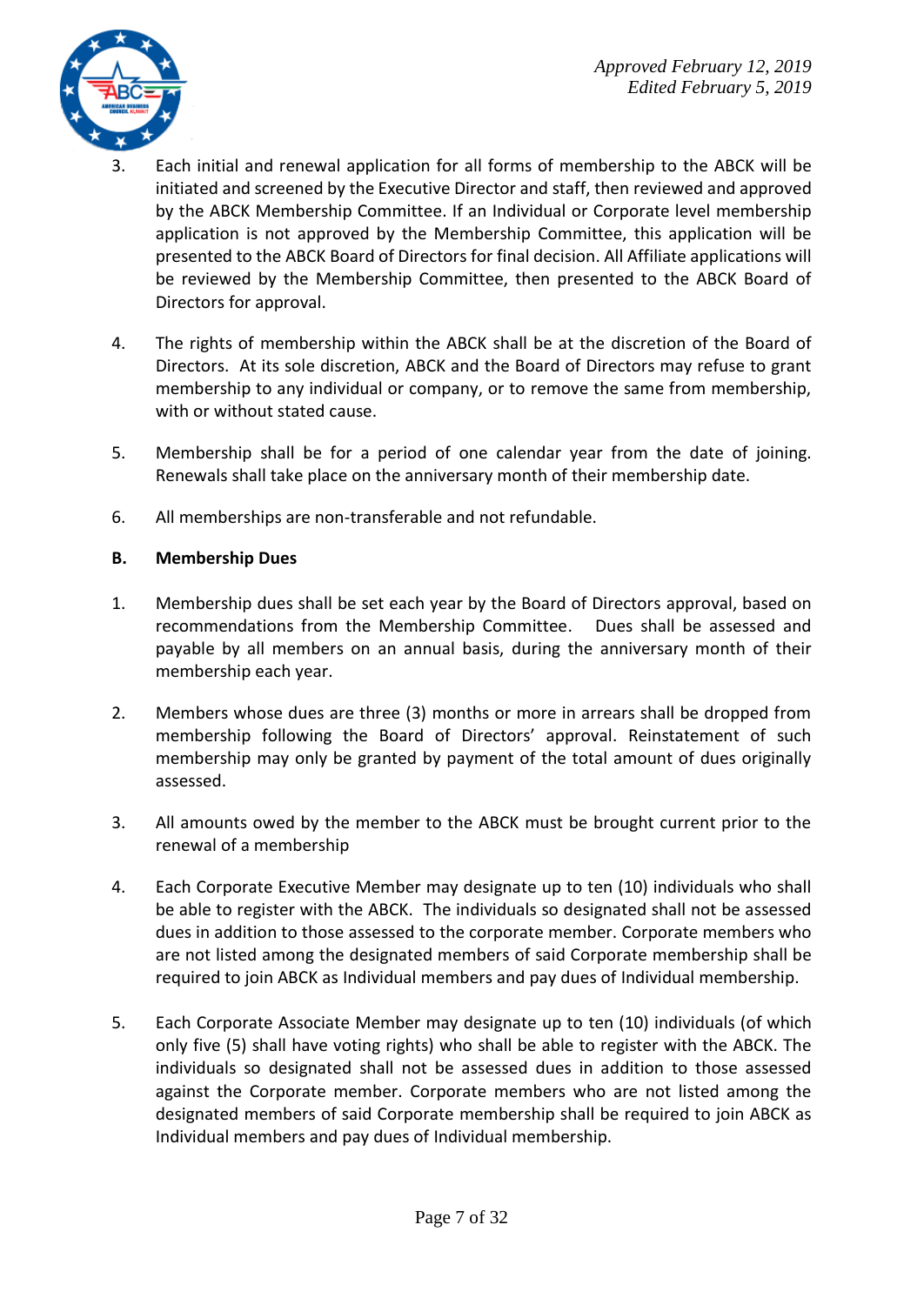

- 6. Membership fees shall be waived, upon verification of status and acceptance by the ABCK Board of Directors, for Honorary Members.
- 7. If it is deemed in the best interest of the ABCK, the Board of Directors may waive the dues of any Member.

## **Section III Membership Rights**

#### **A. Voting Rights**

- 1. The voting rights of Members for matters that come before the general membership for vote, including the election of members to the Board of Directors, shall be as follows:
	- a. Each Corporate Executive Member (Category 1a company) shall have ten (10) votes for each matter voted upon;
	- b. Each Corporate Associate Member (Category 1b company) shall have five (5) votes in each matter voted upon;
	- c. Each Patron's Club Member shall have ten (10) votes if they are a Category 1a company (registered as a legal entity within the United States of America), otherwise they meet the Category 1b criteria and will receive five (5) votes in each matter voted upon;
	- d. Each Chairman's Club Member shall have ten (10) votes if they are a Category 1a company (registered as a legal entity within the United States of America), otherwise they meet the Category 1b criteria and will receive five (5) votes in each matter voted upon;
	- e. Each Individual Member shall be entitled to one (1) vote in each matter voted upon in general membership meeting and general elections;
	- f. Honorary Members shall have no voting rights. Honorary Members may serve on the Board of Directors if voted by the BOD, but shall have no voting rights on BOD actions; and
	- g. Affiliates shall have no voting rights and may not serve on the Board of Directors.

#### **B. Meetings & Participation**

- 1. Participation by the Members in the activities and events of the ABCK is encouraged. Such participation may include, but not be limited to,
	- a. Annual General Meeting;
	- b. General meetings and events;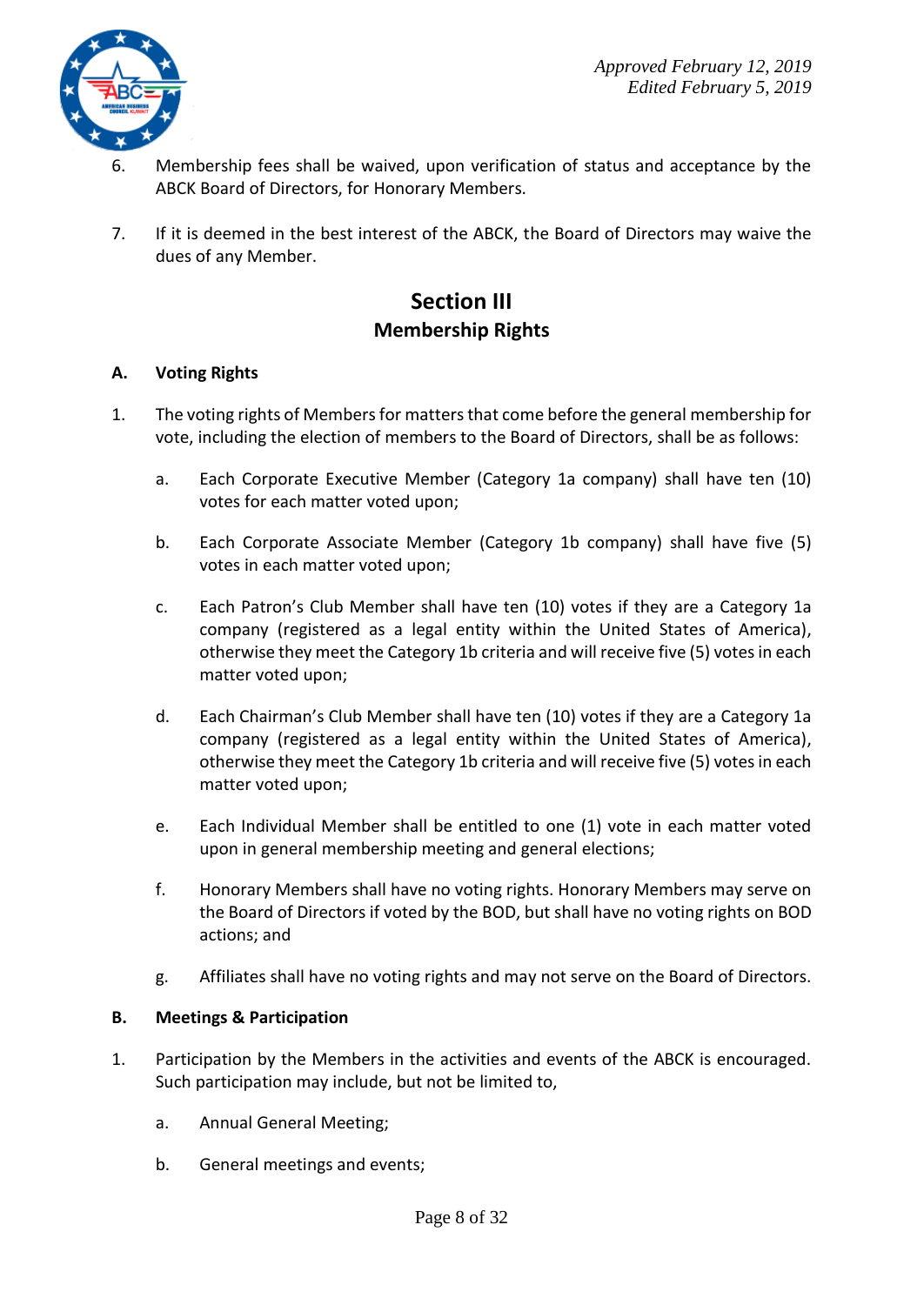

- c. Special meetings and events;
- d. Committees, sub-committees and focus groups established for the benefit of the ABCK; and
- e. Other administrative and/or volunteer activities.
- 2. The ABCK shall schedule quarterly General Meetings, and conduct an Annual General Meeting during the month of May of each calendar year at which the general membership of the ABCK may attend.
	- a. The agenda for the Annual General Meeting shall include, but not be limited to:
		- i. An introduction and overview by the Chairperson of the ABCK;
		- ii. A summary of the most recent year's activities and events from each Committee Chairperson;
		- iii. A summary of the most recent audited financial statement from the Chairperson of the Budget and Audit Committee;
		- iv. A summary of the approved budget for the current year from the Chairperson of the Budget and Audit Committee;
		- v. Any other matters as determined by the Board of Directors, or as required under these Bylaws, such as the Standing Committees and Focus Groups reports; and
		- vi. Election of the Board of Directors.
	- b. A member in good standing of the ABCK may request that an item be placed on the agenda of any General Meeting by making a written request to the Board of Directors at least two (2) weeks prior to the date of the meeting. Such a request must include:
		- i. The name, address and telephone number of the Member making the request;
		- ii. A brief statement giving the intended purpose for including the item on the agenda; and
		- iii. A summary of relevant issues related to the agenda item.
	- c. A request from a Member to place an item on the agenda shall be honored unless it is determined, in the sole discretion of the Board of Directors, that the requested issue:
		- i. Would be detrimental or cause harm to the ABCK; or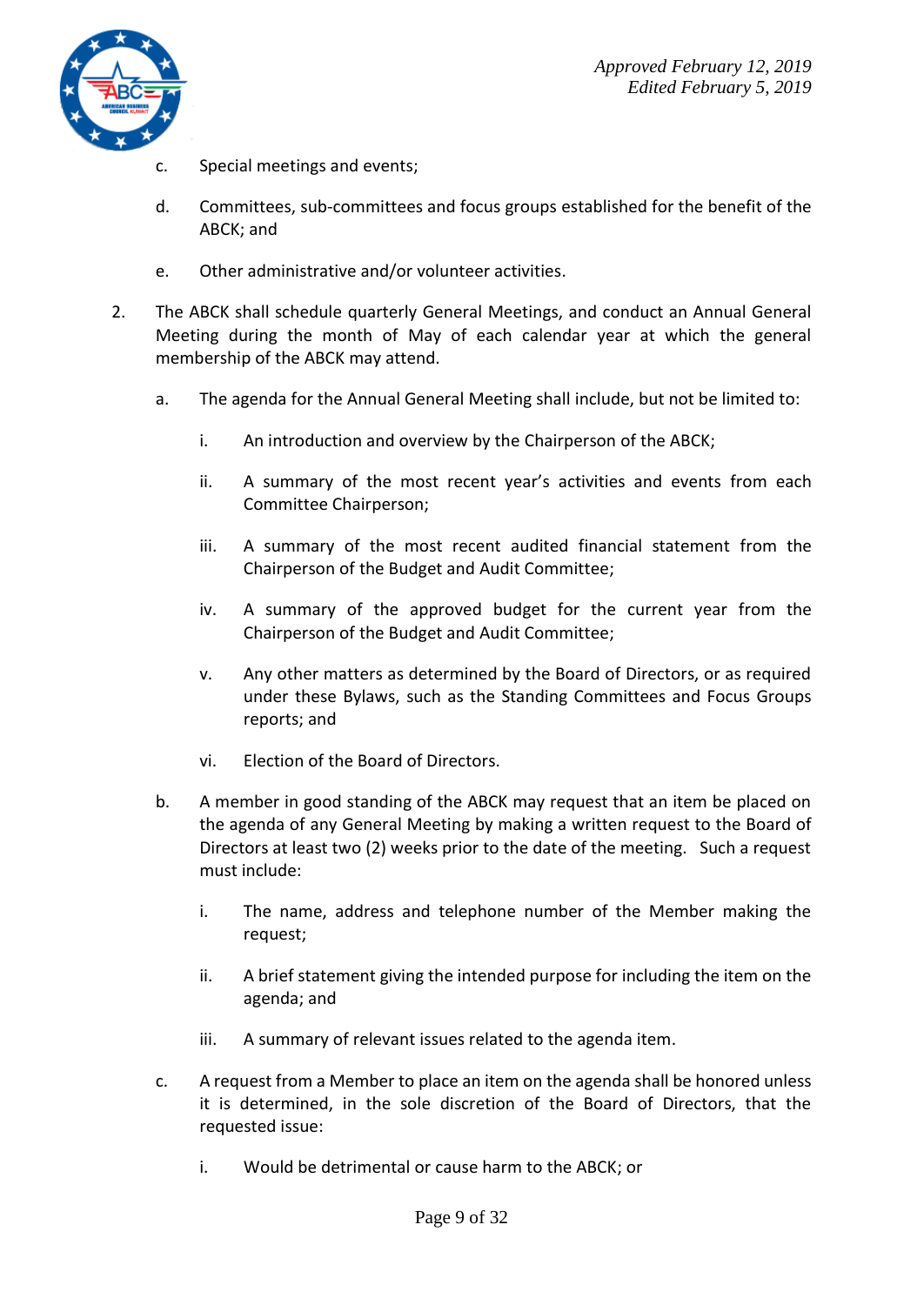

- ii. Would be in violation of US or local laws and/or regulations; or
- iii. Would be in contravention of these Bylaws.
- 3. The ABCK shall hold Executive periodic general meetings.
	- a. All Members shall be entitled to attend a scheduled general meeting of the ABCK.
	- b. When such attendance is limited by the availability of space or services, attendance shall be granted on a "first-come, first-serve" basis.
- 4. The ABCK may hold additional meetings and/or special events that are considered to be of benefit to the general membership, to individual members, or that further the goals and objectives of the ABCK.
	- a. All meetings and/or events will generally be made available for attendance and/or participation by the general Membership.
	- b. Such meetings and/or special events may, at the sole discretion of the Board of Directors, be designated as "by invitation only", or be otherwise restricted as to attendance and/or participation.
- 5. Participation in the "United States Door Knock" lobbying program or other similar programs is limited to United States passport holders only.

#### **C. Rights to Information**

- 1. Members shall be entitled to inspect the books and records of the ABCK, upon written request to the Board of Directors.
	- a. A requesting Member, shall, by making such request, agree to:
		- i. Hold all such material and its contents as confidential;
		- ii. Not to disclose such information to any third party without the written permission of the Board of Directors; and
		- iii. Not to use any information obtained by such inspection for any commercial purpose.
	- b. The Board of Directors, at its sole discretion, may set the time and place for such review.

## **Section IV**

### **Board of Directors**

#### **A. Board of Directors**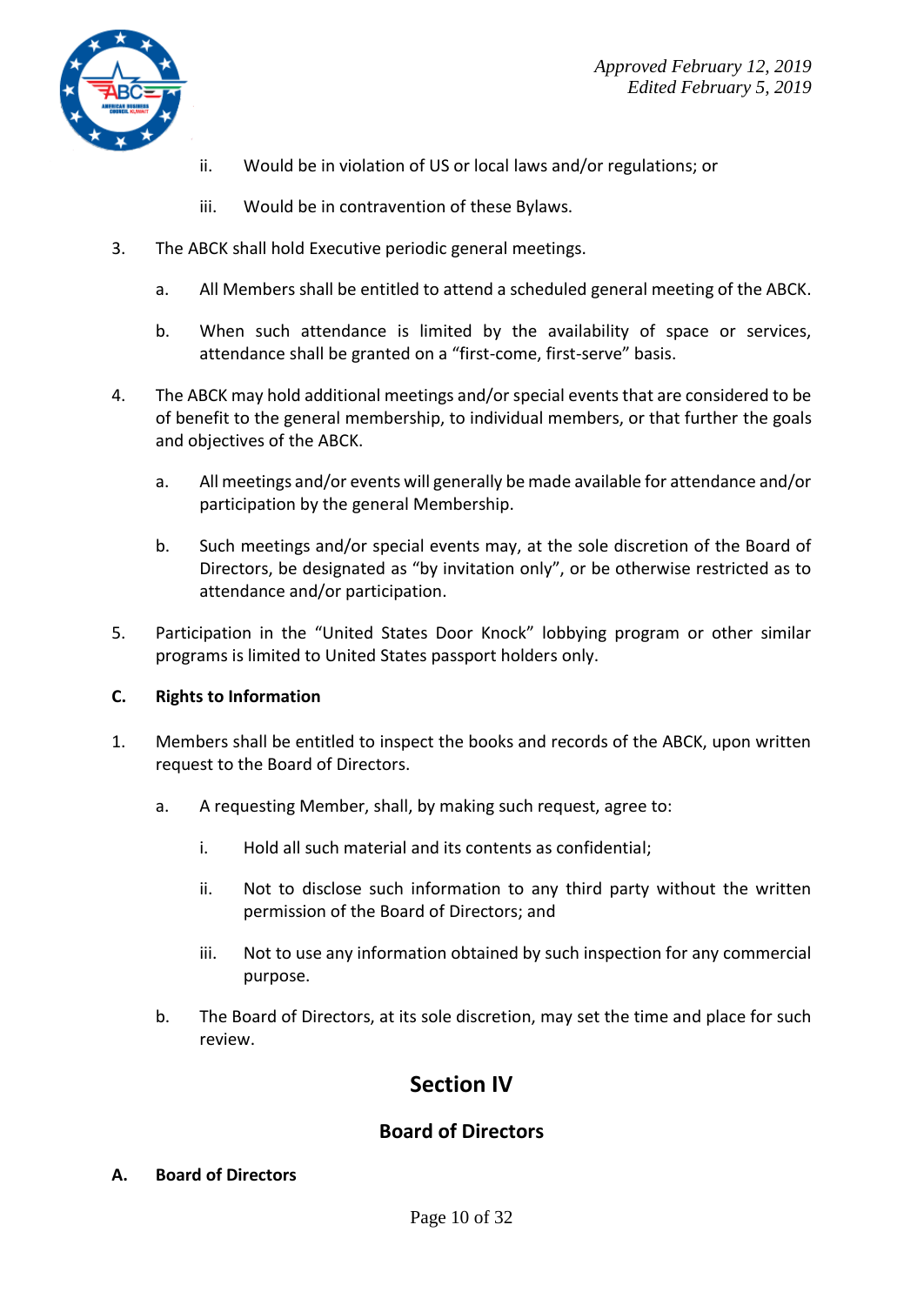

Purpose of the Board of Directors.

The Board of Directors shall act as the governing body of the ABCK, and shall be responsible for the general operations, policy and activities of the ABCK

- 2. Membership of the Board of Directors.
	- a. The Board of Directors shall consist of fifteen (15) Executive Members and two (2) Ex-Officio Members.
	- b. The fifteen (15) Executive Members shall consist of the following:
		- i. Seven (7) Corporate Member companies holding a Category 1a Corporate Membership. Each Corporate Member company, at its sole discretion, will appoint a representative to serve on the Board;
		- ii. Four (4) Corporate Member companies holding a Category 1a or 1b Corporate membership. Each Corporate Member company, at its sole discretion, will appoint a representative to serve on the Board;
		- iii. Four (4) Individual membership members shall be elected by vote by the general membership of the ABCK. An ABCK member listed as a member under a Corporate membership may not run for this position. An Individual membership member that is part of a Corporation/Company already serving on the Board of Directors may not run for this position.
		- iv. Service as an Executive Member on the Board of Directors shall be subject to the following limitations:
			- A. Not more than one (1) individual who is associated with the same Corporate Category 1a or Category 1b company, as an employee or otherwise, may serve simultaneously on the Board of Directors;
			- B. In order to stand for election, or to continue to serve on the Board of Directors, the Member must be either an Individual Member or Corporate Member in good standing and approved by the Nominating Committee; and
			- C. No two (2) directors of the same immediate family may serve simultaneous terms on the Board of Directors. A candidate for the Board of Directors is not allowed to run for a Board position if he/she has an immediate family member as an ABCK employee. Applicants for ABCK employment cannot have immediate family members on the ABCK Board of Directors.
		- v. Executive Members of the Board of Directors shall be voting members of the Board of Directors, with each Member being entitled to one vote.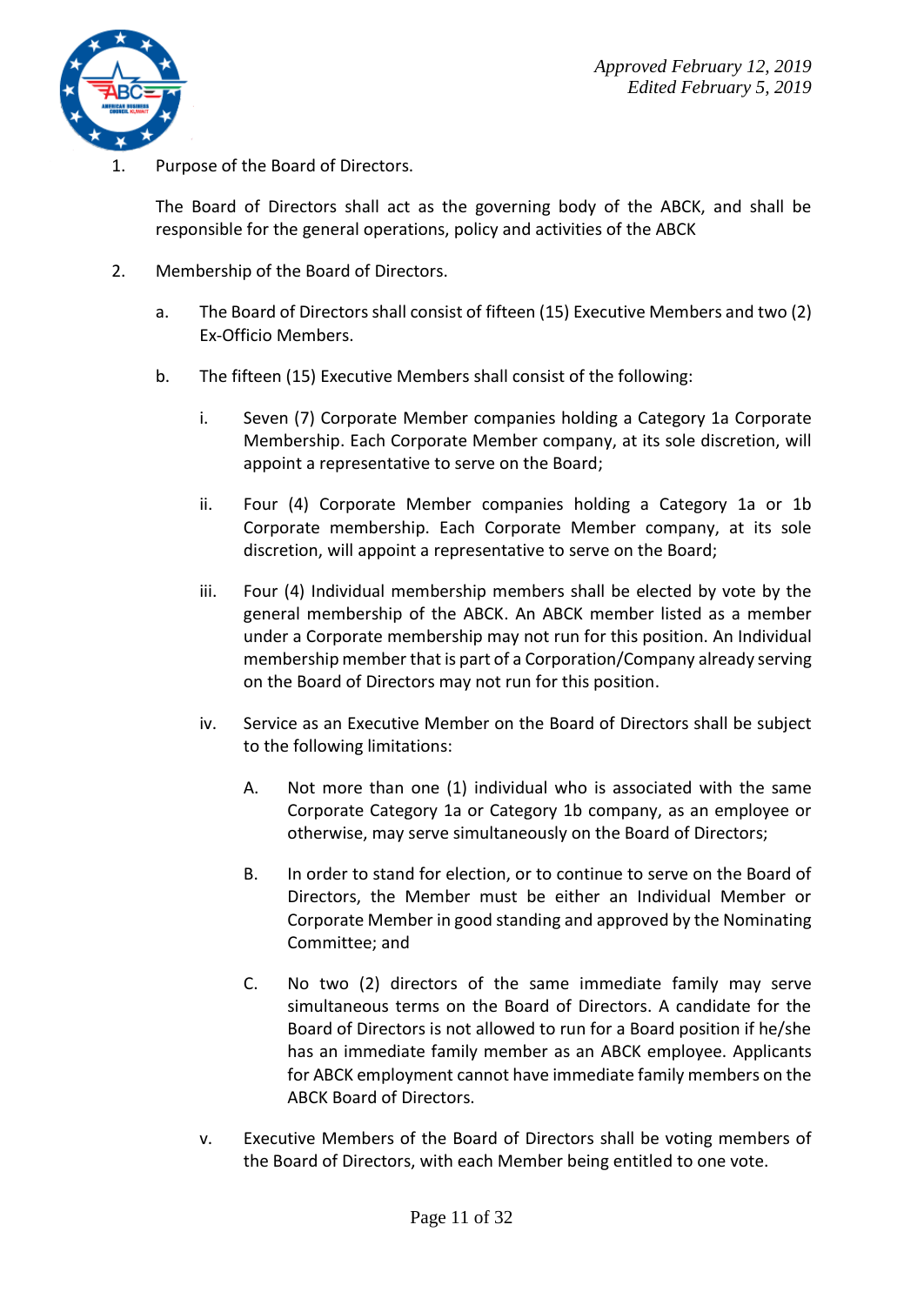

- vi. The majority of the Executive Members of the Board of Directors shall be U.S. Citizens or representatives of US (Category 1a) companies.
- vii. All Executive Members of the Board of Directors shall be elected by vote by the membership of the ABCK.
- c. Two (2) Ex-Officio Membersshall serve on the Board of Directors without election as non-voting members. The two (2) Ex-Officio Members shall include:
	- i. The designated Senior Representative of the United States Department of Commerce that is a resident in Kuwait; and
	- ii. The ABCK Executive Director.

#### **B. Term of Office**

- 1. Each Executive Member of the Board of Directors holding either Individual membership or Corporate membership:
	- a. Shall serve for a term of three (3) years, with said term beginning on the first day of June following their successful election;
	- b. The expiry of the terms of the Board of Directors Members shall be staggered so that not more than five (5) seats (one third  $(1/3)$ ) come up for election in any given year;
	- c. A person recommended by the Chair and approved by the Board of Directors will be appointed by the Board of Directors to fill a vacancy in an unexpired term of office shall begin service immediately upon such appointment and shall serve until the next scheduled election. Priority will be given to those not previously selected in the last election results, and to the type and category of seat available; and
	- d. All Board members and Corporations may serve no more than two (2) consecutive terms, but are required to successfully run for reelection to do so. Any former Board Member may run for reelection after one term off the Board after serving two (2) consecutive terms. If there is an insufficient number of Corporates or individuals running for open Board positions, the two (2) term limit may be waived.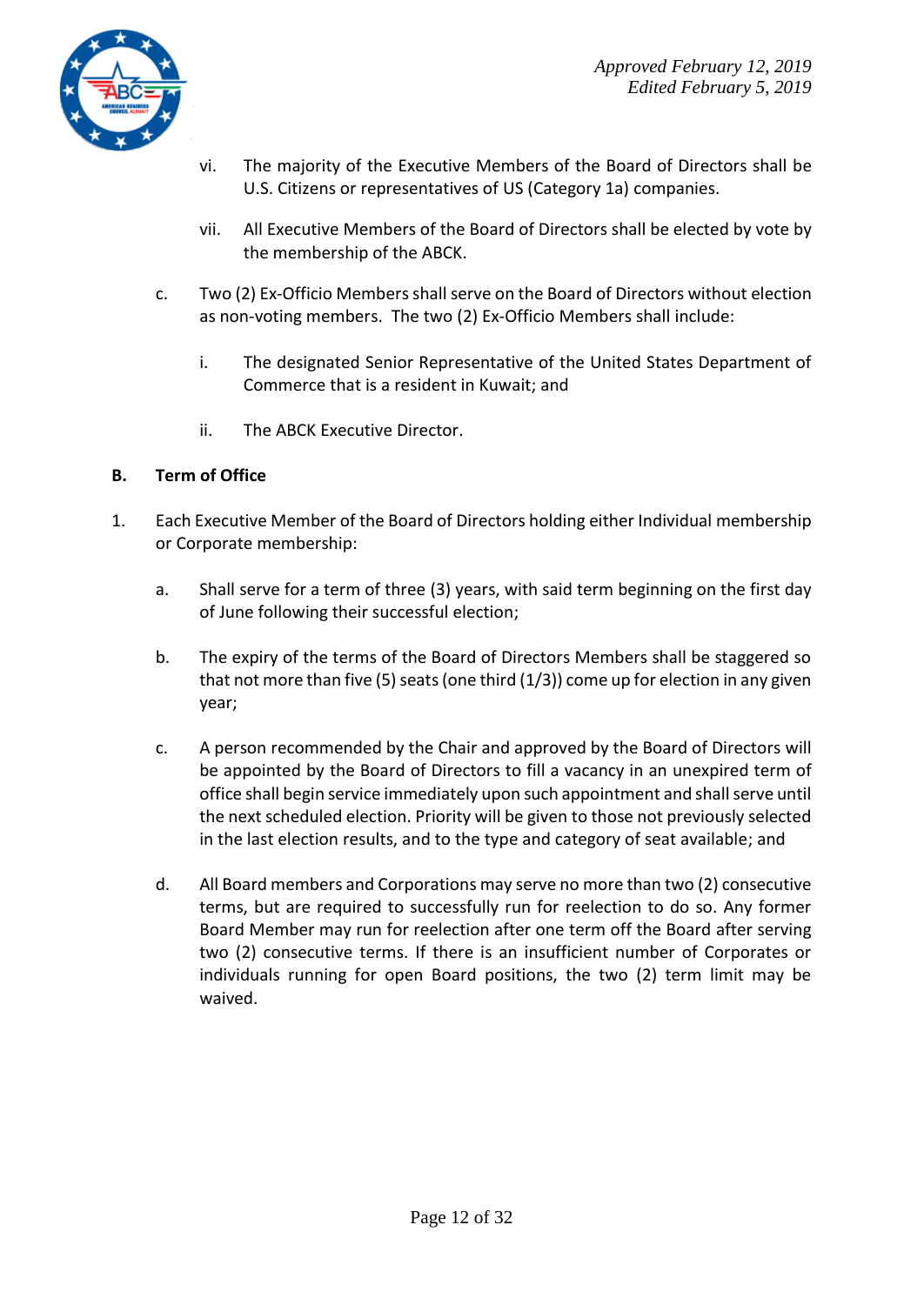

## **SECTION V**

## **Nomination and Election of Board of Directors**

#### **A. Election of Board of Directors Members**

- 1. The majority of the Executive Members of the Board of Directors will be U.S. Citizens or representatives of a Category 1a company. All shall be elected by a vote of the general membership of the ABCK.
- 2. All elections will maintain the Board configuration in accordance with Section IV(A)(2)(b) above. Candidates must meet the criteria for the type of seat that will be vacant.
- 3. During the Annual General Meeting in the month of May of each year, the membership of the ABCK shall elect the required number of Members to the Board of Directors, using the following procedures:
	- a. No later than the 28<sup>th</sup> of February, the Nomination Committee announces the Board of Directors vacancies to the general membership. This announcement shall include the following:
		- i. The type and number of each vacancy to be filled; by way of an example is:
			- Two (2) Individual member seats
			- Two (2) Corporate Category 1a seats
			- One (1) Corporate Category 1b seat;
		- ii. Submittal requirements and defined procedures for prospective candidates. Such written submittal shall be in the form or format as may be determined by the Nominating Committee. Each submittal shall include a brief biography of the candidate, together with any other information the candidate may wish conveyed to the voters. Such information may not be longer than 2 (two) typewritten pages in length;
		- iii. Candidates shall receive a Board of Directors duties and responsibilities statement that they will acknowledge by signature; and
		- iv. Notification of the 15 March deadline for submission of written application requesting to be considered as a candidate for the type of vacancy they are qualified for, and submission of signed Board of Directors duties and responsibilities acknowledgement.
	- b. Starting on 15 March, the Nomination Committee shall conduct the following:
		- i. Receive and review candidates' applications and signed Board of Directors duties and responsibilities statement;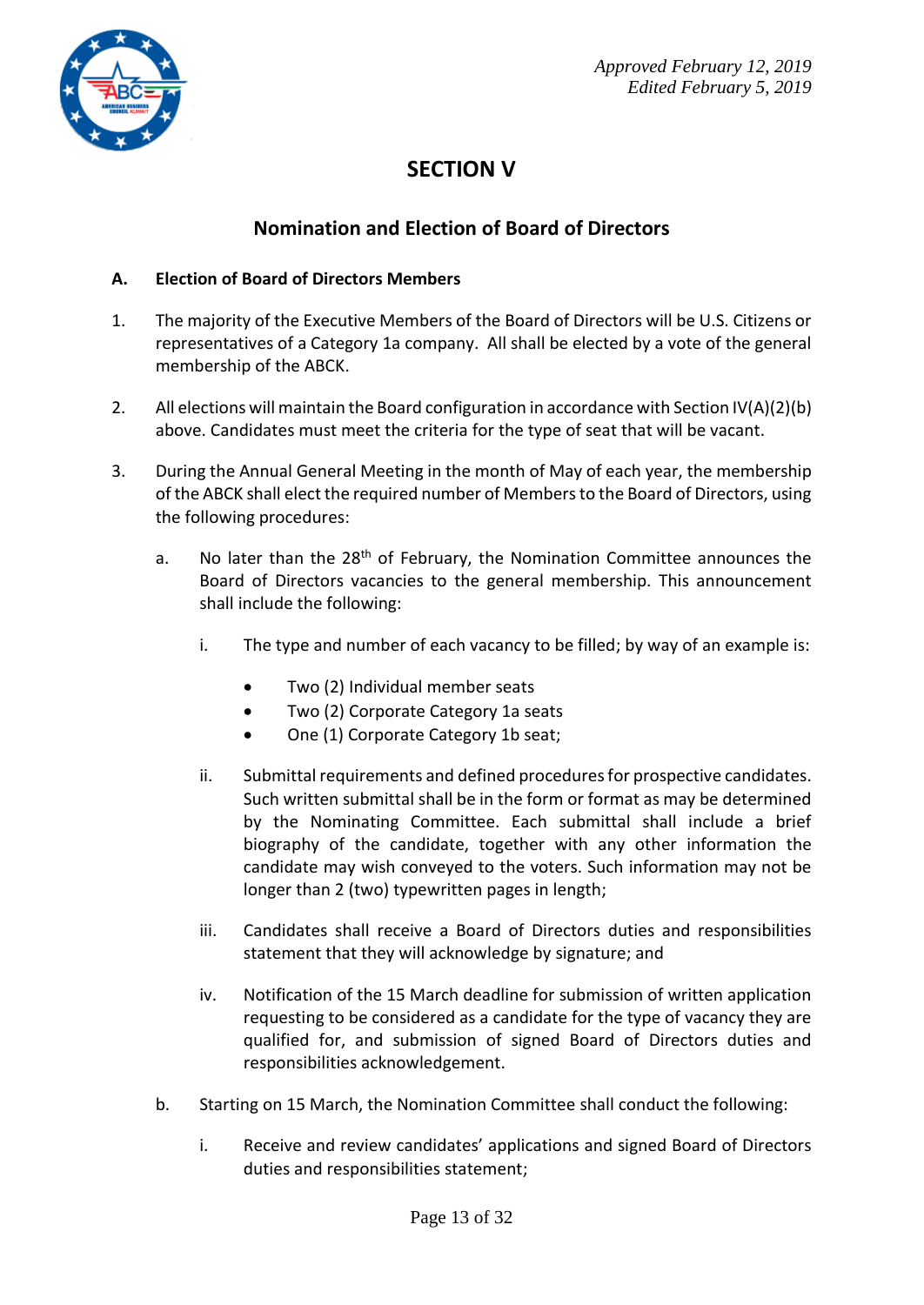

- ii. Ensure candidates qualify for the types of seats open and certify the eligibility of the candidates standing for election; and
- iii. Submit validated applications by type of seats available to the Board of Directors for approval by the first week of April.
- c. By the end of the first week of April, the Board of Directors shall approve candidates by type of seats available.
- d. No later than 15 April, the Election Committee shall do the following:
	- i. Post Candidates' resumes, biographical data and other information they wish to share with voters in accordance based on their applications, on the ABCK website and distribute via email to all members;
	- ii. Announce the election date, time and location; and
	- iii. Validate absentee ballots and absentee method of voting to be used.
- e. One (1) week prior to election day the Election Committee will:
	- i. Distribute the absentee ballots and identify method of submittal; and
	- ii. Notify absentee voters that all absentee ballots must be returned before the start of the elections as defined in the previous announcement of election date and time in order to be considered in the election.
- f. The Election Committee will conduct the elections between the  $15<sup>th</sup>$  and  $22<sup>nd</sup>$  of May.
	- i. The biography of each candidate will be placed on every table.
	- ii. Each candidate will be provided the opportunity to address the voters.
	- iii. An explanation of the ballot, and how to properly fill it out will be done before voting begins. This will include instructions of how many to vote for by category based on open positions for each.
	- iv. Ballot format will be divided by vacant categories (i.e. Individual Board candidates listed by name, Corporate 1a candidates listed for open Corporate 1a positions, and Corporate 1a and 1b candidates for open Corporate 1b positions).
	- iv. Ballots will be placed in something that conceals ballots from view once voters submit them for count.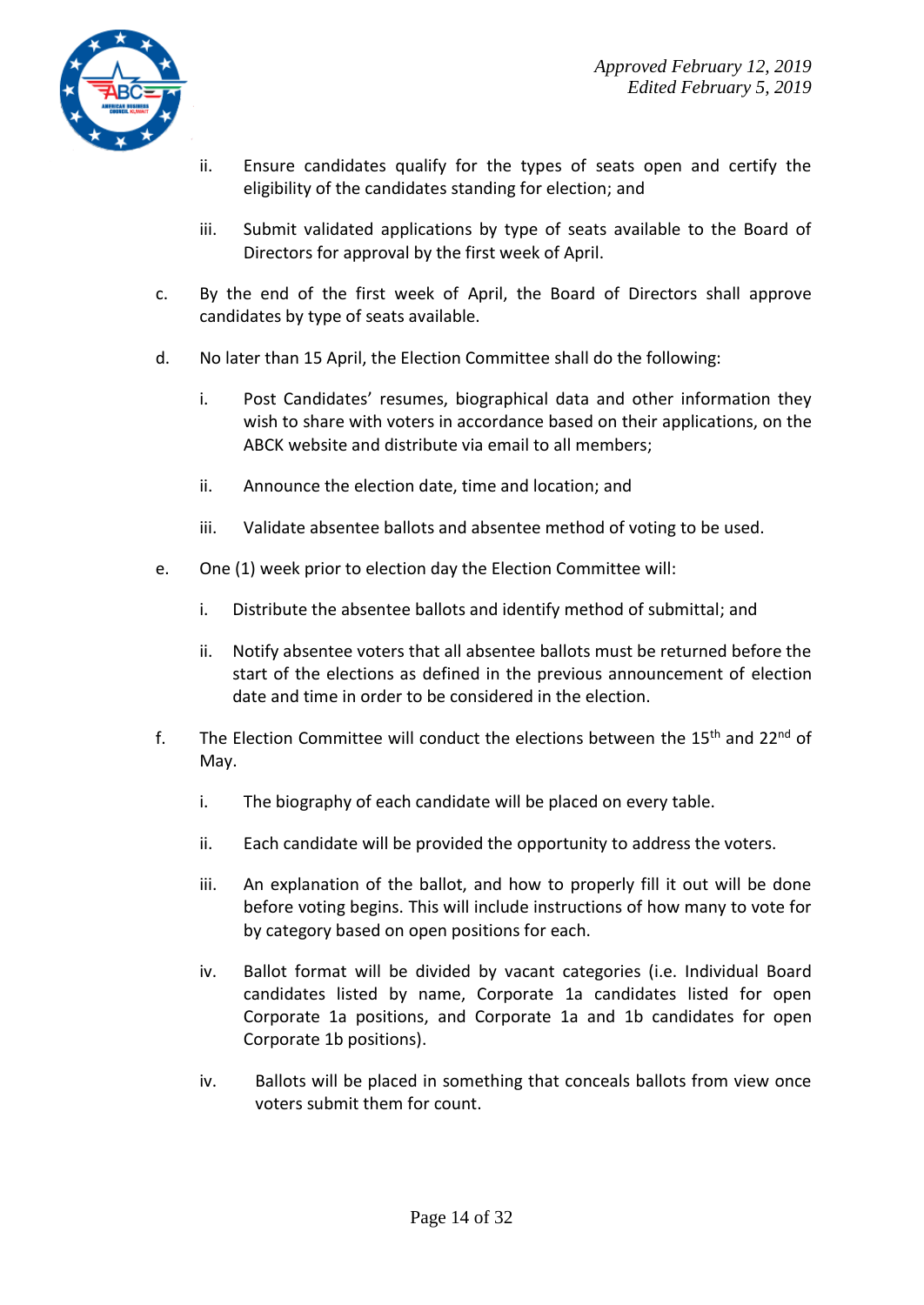

- g. Post-election the Election Committee shall:
	- i. Count ballots and certify results within two (2) working days after elections; and
	- ii. Announce results to the Board of Directors on the same day.
- h. The Chairperson of the ABCK shall:
	- i. Notify each winning candidate within twenty-four (24) hours of receiving the certified results from the Election Committee; and
	- ii. Announce the results to the general membership within twenty-four (24) hours of receiving the certified results from the Election Committee.
- 4. The following shall be adhered to during the elections process:
	- a. The ballot and method of voting shall ensure that the process of "secret" balloting is maintained;
	- b. Individual and Company names will be placed on all ballots by voters to ensure multiple votes are not cast;
	- c. The Chairperson of the ABCK ensures all timelines and requirements are met prior to elections;
	- d. Candidates can only run for the positions their membership qualifies them for, for example, an Individual member can only run for an open Individual member seat and a Category 1a company member can run for a Category 1a and Category 1b open seat, and Category 1b can only run for a Category 1b open seat;
	- e. Each Corporate Member company, at its sole discretion, may appoint a candidate to run for a Board of Directors position for the category of their membership;
	- f. Receipt of an absentee ballot, whether by paper ballot or by electronic method, duly cast in advance of the Annual General Meeting, will be deemed to constitute the presence of that member at the Annual General Meeting for the determination of a quorum; and
	- g. In the event of a voting deadlock, the Election Committee may determine such appointment, taking into consideration the election results and the need of the Board of Directors in the next term. If the Election Committee is in deadlock, a run-off election may be considered.
- 5. The vacancies on the Board of Directors shall be filled in order, by category, based upon the election results, with the candidate receiving the highest number of votes filling the first vacant position, and the candidate receiving the second highest number of votes filling the second vacant position, and continuing until all positions have been filled.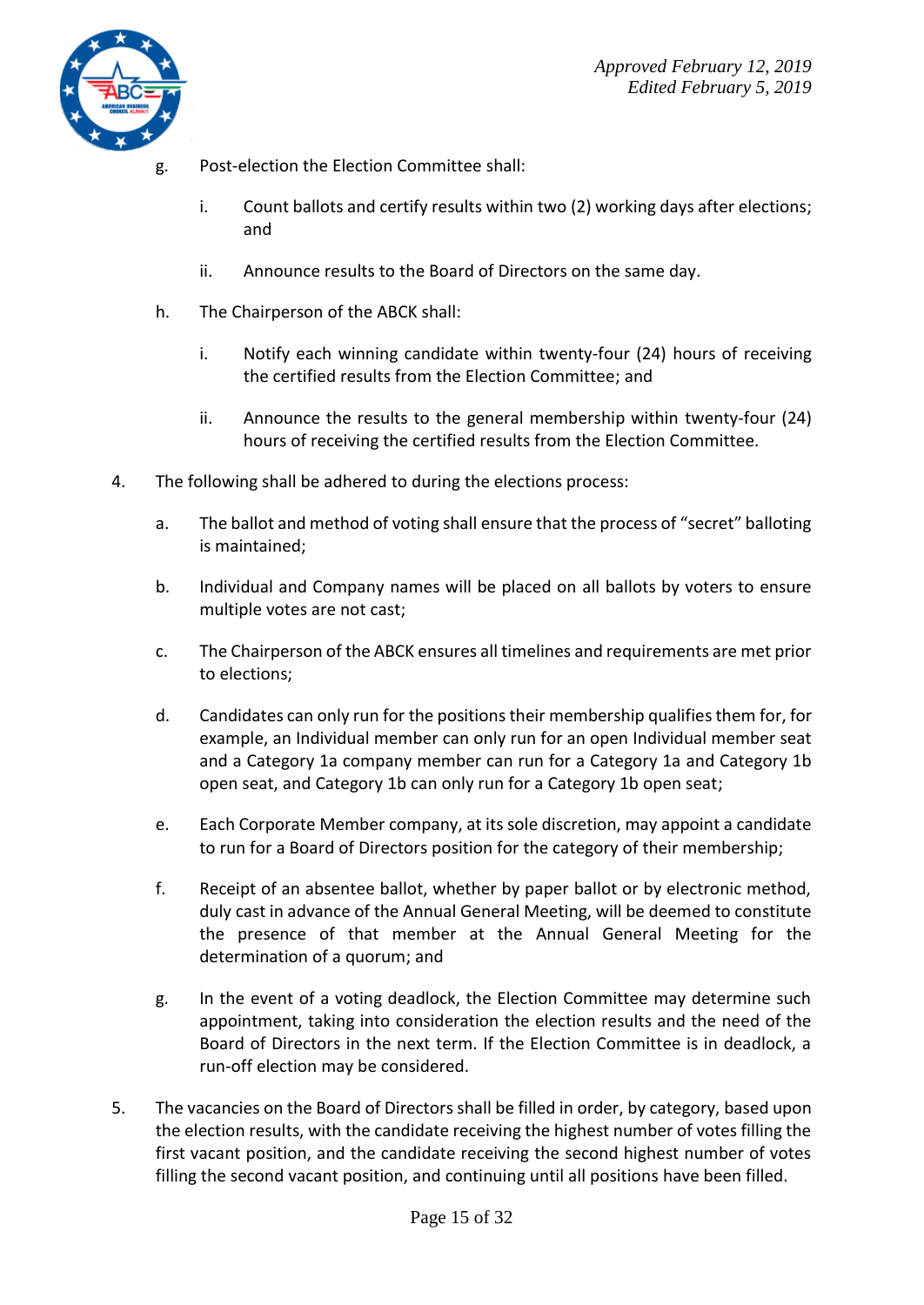

- a. If a vacancy still exists, and the candidate receiving the next highest number of votes has become ineligible because of the limitations on the constituency of the Board of Directors membership, then the ineligible candidate will be passed over and the next eligible candidate in line for total votes will fill the position.
- b. Vacancies for an unexpired term shall not be filled until after all terms have been filled, and then shall be filled in an order based on the time left in the term, with the longest term being filled first, and the shortest term being filled last.
- c. Corporate 1a positions will be filled first, then Corporate 1a and 1b positions will be filled. If a Corporate 1a company wins a Corporate 1a positions on the Board, they will no longer be considered when tallying the Corporate 1a and 1b position results.

#### **B. Election of Officers**

- 1. During the month of June of each year, the members of the Board of Directors shall meet and elect the Officers for the ABCK.
	- a. Such election shall be by the simple majority of the members of the Board of Directors that are present and entitled to vote. Proxies shall not be permitted in the election of officers; however absentee ballots are permitted and will be counted if received by the day of the Board of Directors meeting at which officers were elected.
	- b. Members of the Board of Directors who meet the eligibility criteria defined in paragraph 2 below that wish to run for an Officer position, may notify the Board of Directors one (1) week prior to the June meeting. This notification may include the Officer position he/she is running for, and the information (no more than one page) they wish to share with those Board Members eligible to nominate and vote.
	- c. The Officers so elected shall serve for a term of one (1) year.
	- d. The officers of the Board of Directors shall consist of
		- i. Chair;
		- ii. Vice Chair;
		- iii. Secretary; and
		- iv. Treasurer.
	- e. The officers of the Board of Directors shall be elected in the following order: Chair; Vice Chair; Secretary; Treasurer.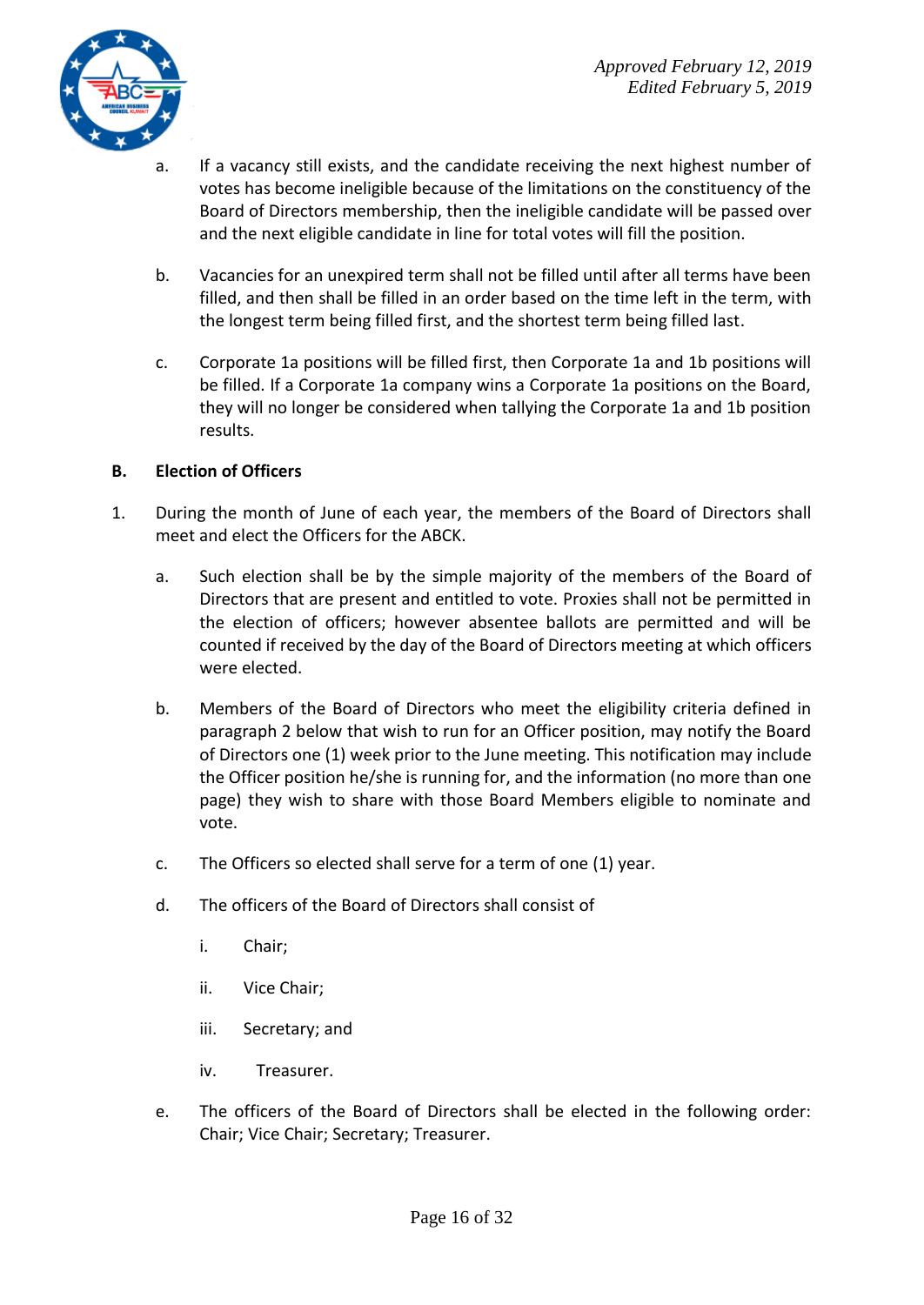

- 2. Eligibility for Officers. Per the guidelines published by the U.S. Chamber of Commerce regarding the officer criteria for U.S. Chamber of Commerce, the individuals elected by the Board of Directors to the offices of Chair and Vice Chair shall meet the following Criteria:
	- a. For the office of Chair, the individual elected shall be either a Corporate or Individual Member in good standing who is a US citizen;
	- b. For the office of Vice Chair, the individual elected shall be an Individual Member or a Corporate Individual Member in good standing with the ABCK who is a US citizen;
	- c. All other ABCK Board of Director positions shall be available to any eligible ABCK member, regardless of nationality; and
	- d. In order to be elected to an Officer position, a candidate must have served on the ABCK Board of Directors for a minimum of one (1) year.

#### **C. Vacant Positions**

- 1. A vacancy that occurs in the Board of Directors for any reason from the election day to 31 March will be filled by appointment by the ABCK Chairperson, and approved by a majority vote by the Board of Directors. The Individual or Corporate that is appointed will fill the term for the remainder of the vacant positions term. If by appointment, the position will be filled by the category of seat available, and the Individual or Corporate Member so appointed must meet the same criteria and category as a candidate for election.
- 2. If a vacancy occurs between 1 April and the day of the election, the position will be filled through election by the general membership in accordance with the election criteria.

## **SECTION VI**

### **Removal of Board of Directors**

#### **A. Removal of Board of Directors Members**

- 1. A member of the Board of Directors may be removed for "cause." Reasons for cause may include, but are not be limited to:
	- a. Lack of participation in activities of the Board of Directors;
	- b. Excessive absences from Board of Directors meetings without a force-majeure reason (missing three (3) or more Board of Directors meetings in a year); or
	- c. Professional or personal conduct which reflects negatively upon the ABCK.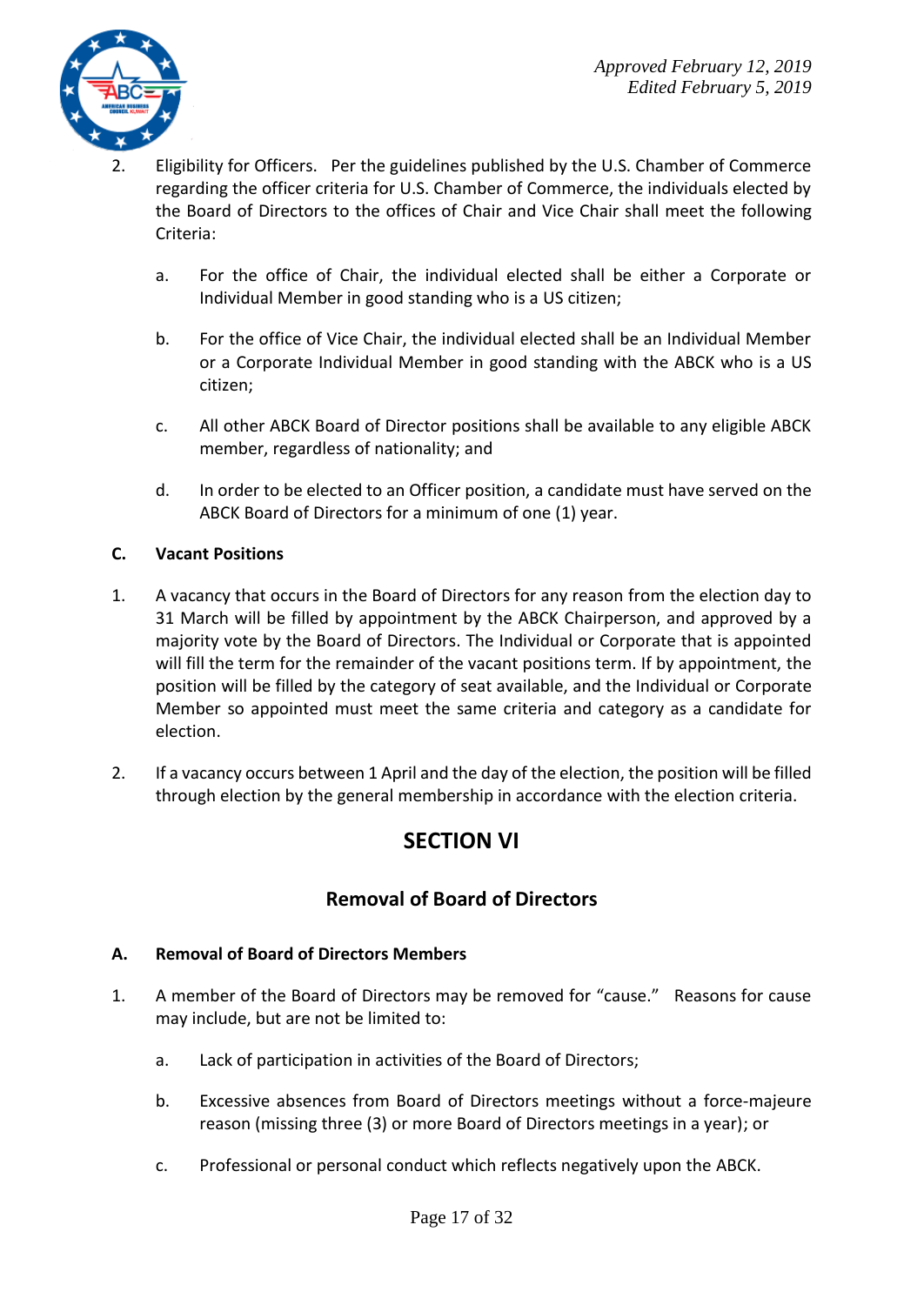

- 2. Any Board Member missing three (3) consecutive Board of Director meetings (with or without proxies) will be automatically be referred to the Policy Committee by the Board of Directors Chairperson for review and consideration for removal.
- 3. A petition for the removal of a Board of Directors Member must be submitted in writing to the Chair of the Board of Directors, and must be signed by at least three members of the Board of Directors. The petition must recite:
	- a. The name of the member of the Board of Directors to be removed;
	- b. The reason or reasons for the removal; and
	- c. The names and signatures of at least three (3) members of the ABCK Board of Directors.
- 4. Upon receipt of a properly executed petition, the Chairperson of the ABCK shall:
	- a. Submit the petition to the Policy Committee. The Policy Committee shall:
		- i. Investigate the reasons cited and determine their validity or the lack thereof; and
		- ii. Make a recommendation to the Board of Directors to either retain or remove the member of the Board of Directors named in the petition.
	- b. Set a date and time for an Board of Directors hearing on the petition, said date to be not later than one month from the date the petition is received;
	- c. Notify the member of the Board of Directors named in the petition of the pending action, including the reasons cited, and invite the member to present any rebuttal to the reasons cited prior to and/or at the date of the scheduled hearing; and
	- d. Notify other members of the Board of Directors of the petition and of the hearing date and time.
- 5. On the date of the hearing, the Board of Directors will
	- a. Review the petition;
	- b. Listen to all available evidence, including the Policy Committee report and recommendations, and rebuttal, if any, from the named member; and
	- c. Vote either to retain or remove the named member from the Board of Directors.
	- 6. A vote to remove a member of the Board of Directors must be passed by two-thirds (2/3) majority of the existing voting members of the Board of Directors, which shall not include the member named in the petition.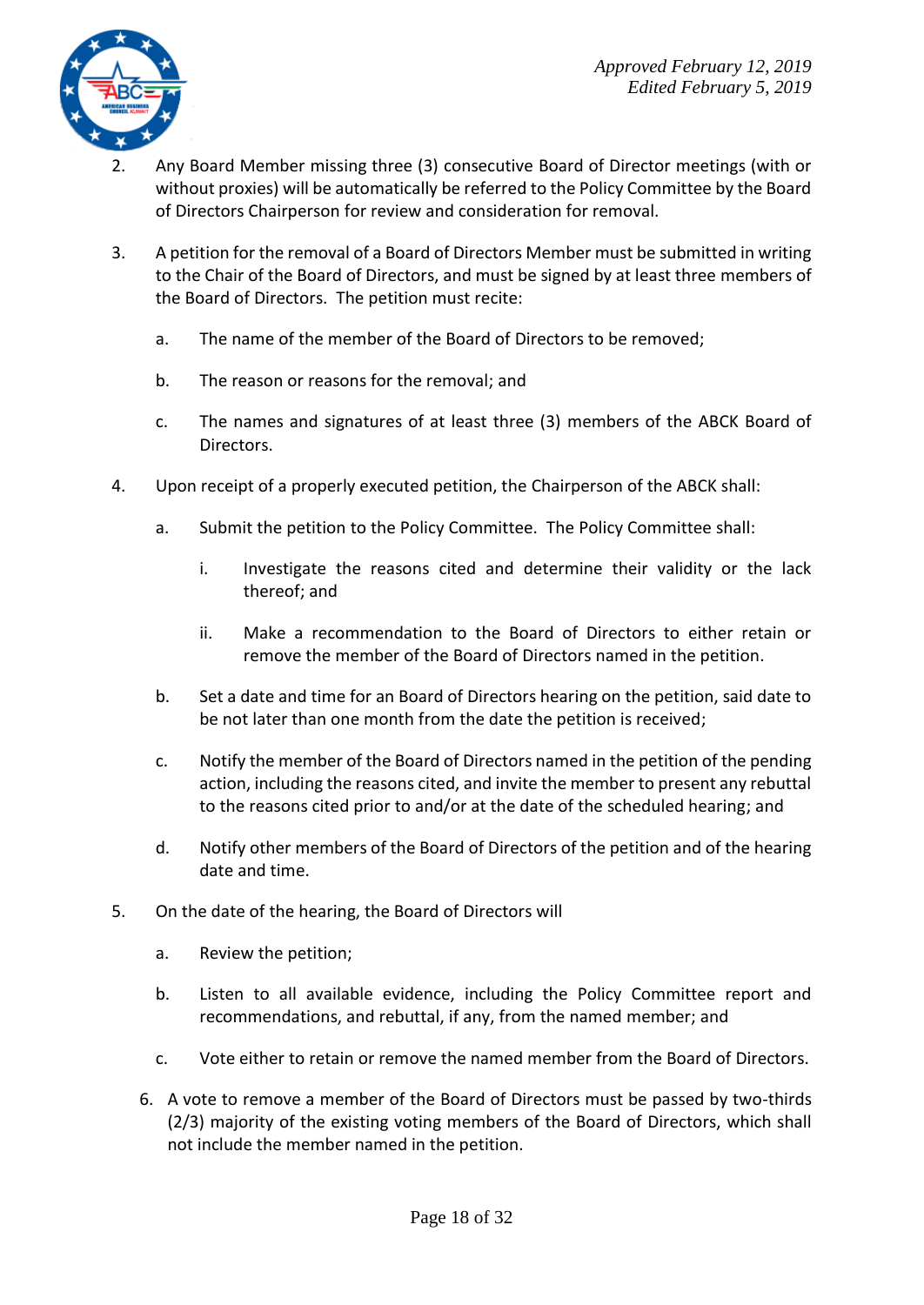

## **SECTION VII**

### **Duties and Responsibilities**

#### **A. Members of the ABCK Board of Directors**

- 1. Board members are empowered by the general membership as their representation to set the policies for the day-to-day operations of the ABCK.
- 2. Board members will attend, make motions, second motions, and otherwise participate in all deliberations of the Board of Directors monthly meetings.
- 3. Each Board member, except the ABCK Chair, shall serve on a minimum of two (2) Committees, and serve as a Chair or Vice-Chair for at least one (1) Committee or Focus Group.
- 4. Board members will have an innate understanding of the ABCK Bylaws, Standard Operating Procedures and policies.
- 5. Board members will support ABCK events, programs and VIP meetings within their ability.
- 6. Board members will serve in the best interest of ABCK, its mission and its members.
- 7. Board members will remain available, within reason, on communications platforms and internet, and respond in a timely manner.

#### **B. ABCK Officers**

- 1. The duties of the Chair shall be as follows:
	- a. In accordance with the policies and instructions of the Board of Directors, to exercise general supervision over the activities and affairs of the ABCK and of the Board of Directors;
	- b. To preside at meetings;
	- c. To appoint the Chair of the standing committees; and
	- d. Once elected, the Chair will provide formal guidance and direction to the Board of Directors and standing committees to ensure proper focus of their efforts over the next year.
- 2. The duties of the Vice Chair shall be as follows:
	- a. To preside over meetings in the absence of the Chair;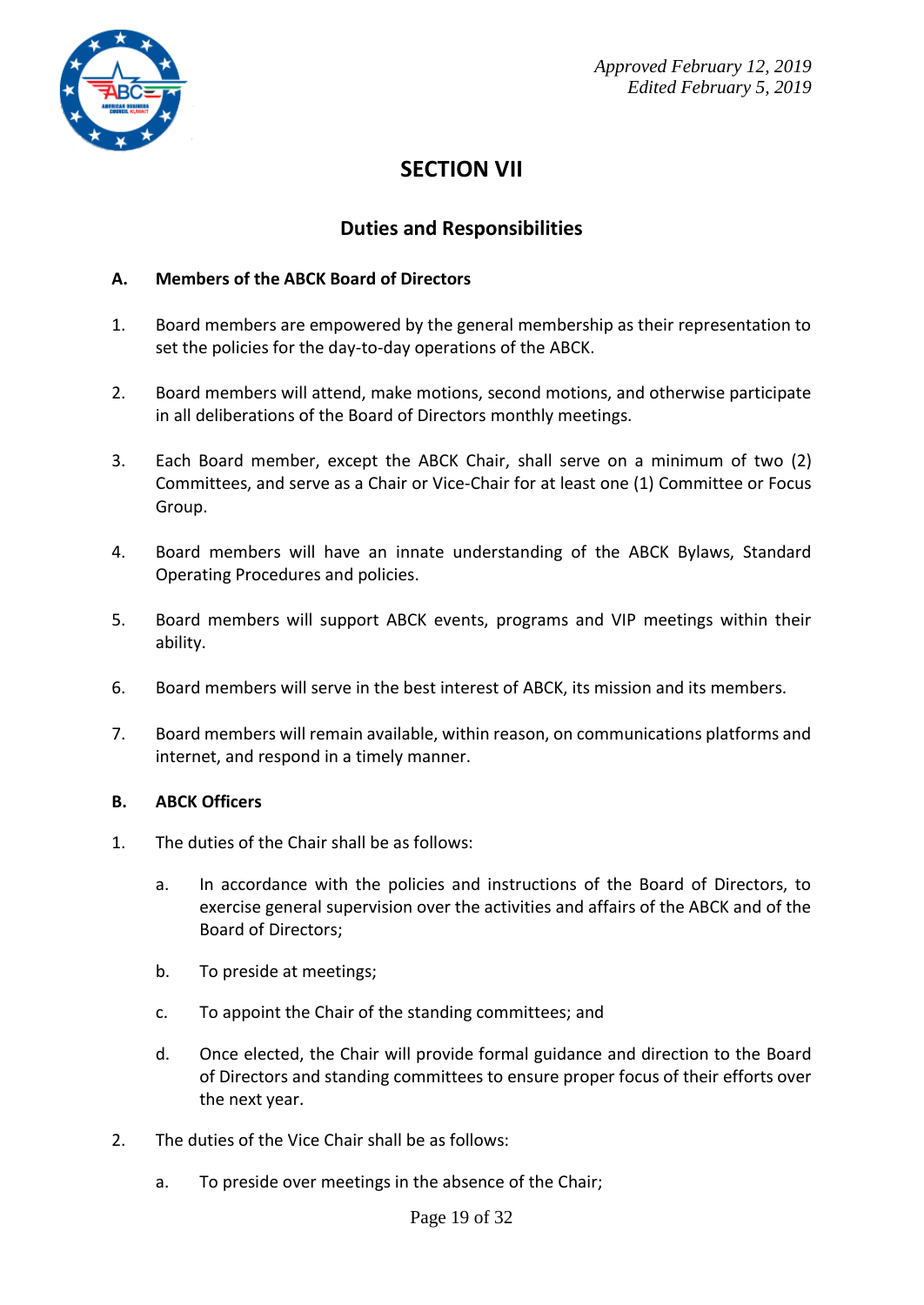

- b. To serve as the Chair of the Policy Committee; and
- c. Preside over annual elections and Chair's the Election/Nomination Committee.
- 3. Duties of the Secretary shall be as follows:
	- a. To preside over meetings in the absence of the Chair or Vice Chair;
	- b. To record the minutes and other official records for ABCK events;
	- c. To establish the validity of any proxy presented in the conduct of the business of the Board of Directors; and
	- d. To maintain the files and records (including correspondence, but excluding financial records) of the ABCK.
- 4. Duties of the Treasurer shall be as follows:
	- a. To preside over meetings in the absence of the Chair, Vice Chair or Secretary;
	- b. To maintain the financial records of the ABCK;
	- c. To govern the receipt and disbursement of funds to and from ABCK accounts;
	- d. Under General Accepted Accounting Principles (GAAP) standards, to provide financial accounting regarding the financial activities of the ABCK;
	- e. To provide financial reporting to the Board of Directors as the Board of Directors may from time to time require, including but not limited to:
		- i. Monthly and annual financial statements, including profit and loss and cash flows statements; and
		- ii. Accounting records for meetings and special events.
	- f. To recommend financial and accounting policy for consideration by the Board of Directors; and
	- g. To serve as the Chair of the Budget Committee.

#### **C. ABCK Executive Staff**

1. The Board of Directors shall appoint an Executive Director to manage the day-to-day affairs of ABCK, and shall appoint such other staff members as deemed necessary or appropriate, and shall determine their duties. The selection or termination process, salary and other terms and conditions of employment of the Executive Director and other staff members shall be conducted by the Human Resources Committee and approved by the Board of Directors.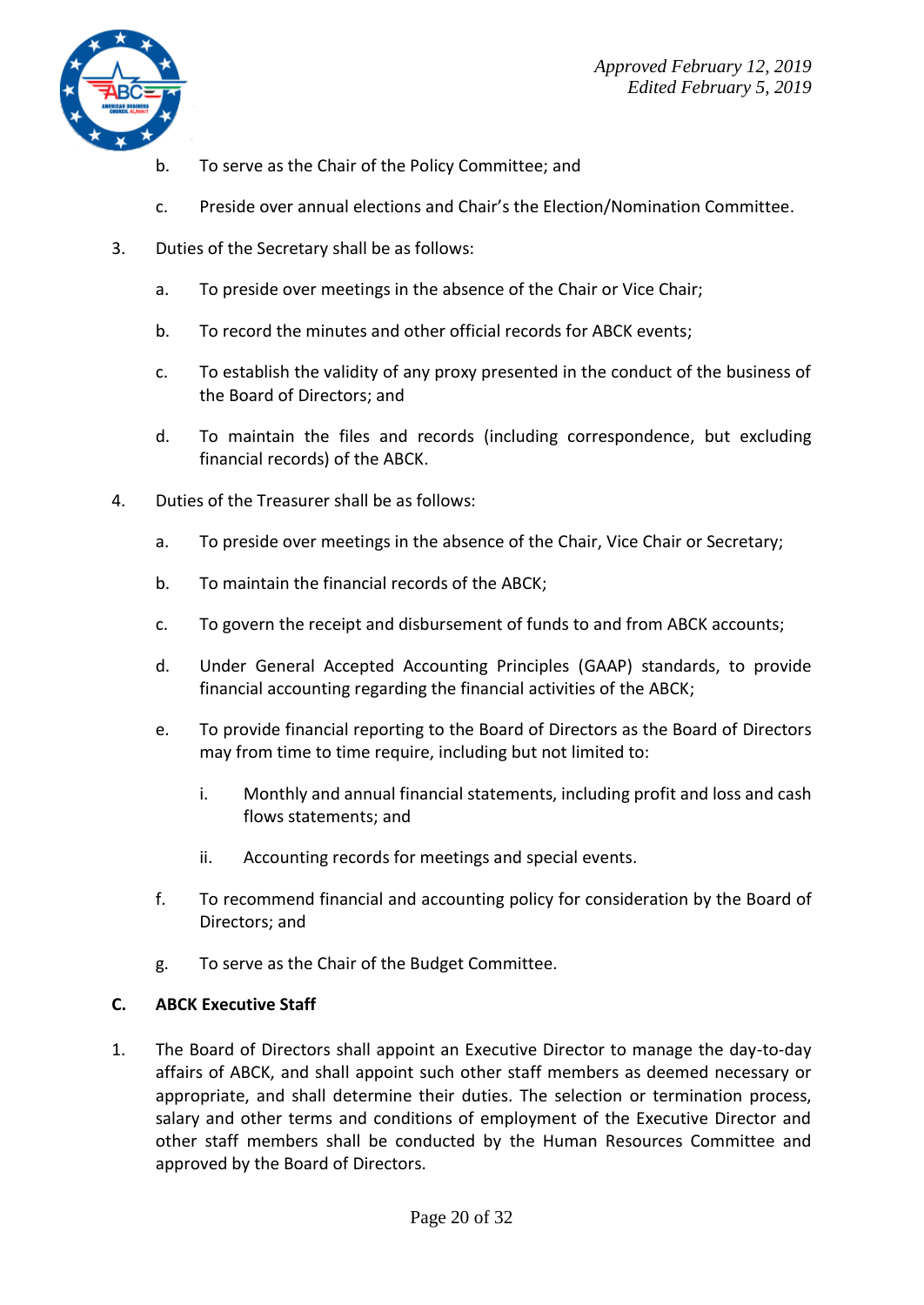

- 2. The Executive Director manages the day-to-day efforts of the staff and office of the ABCK, working closely and in conjunction with the ABCK Chairperson and members of the Board of Directors.
- 3. The Executive Director and staff execute the policies and procedures of the ABCK as defined in these bylaws, and in the Standard Operating Procedures and policies.
- 4. The duties and responsibilities of the Executive Director and other staff are further defined in the ABCK Standard Operating Procedures and policies.

## **SECTION VIII**

### **Committees**

In addition to the Board of Directors, ABCK shall have Standing Committees as described below.

Other committees may be established as needed at the discretion of the Chairperson or the Board of Directors. Sub-Committees may be established at the discretion of the Chairperson, the Board of Directors, or any Committee or Sub-Committee Chairperson.

The names and the responsibilities of the Standing Committees shall be as follows:

#### **A. Membership Committee**

- 1. The Membership Committee will consist of at least five (5) Board of Directors members not holding an Officer position, and consist of a Chairperson appointed by the ABCK Chairperson.
- 2. To coordinate efforts to establish and maintain the membership of the ABCK.
- 3. To ensure proper maintenance of the membership records.
- 4. To recommend for consideration by the Board of Directors, policy regarding membership.
- 5. To establish and maintain member benefits, and request approval from the Board of Directors for any added benefits that will require a budget.
- 6. Review and approve all initial and renewal applications for membership in the ABCK. All disapproved applications by the Membership Committee will be referred to the Board of Directors for final decision. All Affiliate Members will be reviewed by membership committee, and approved by the Board of Directors.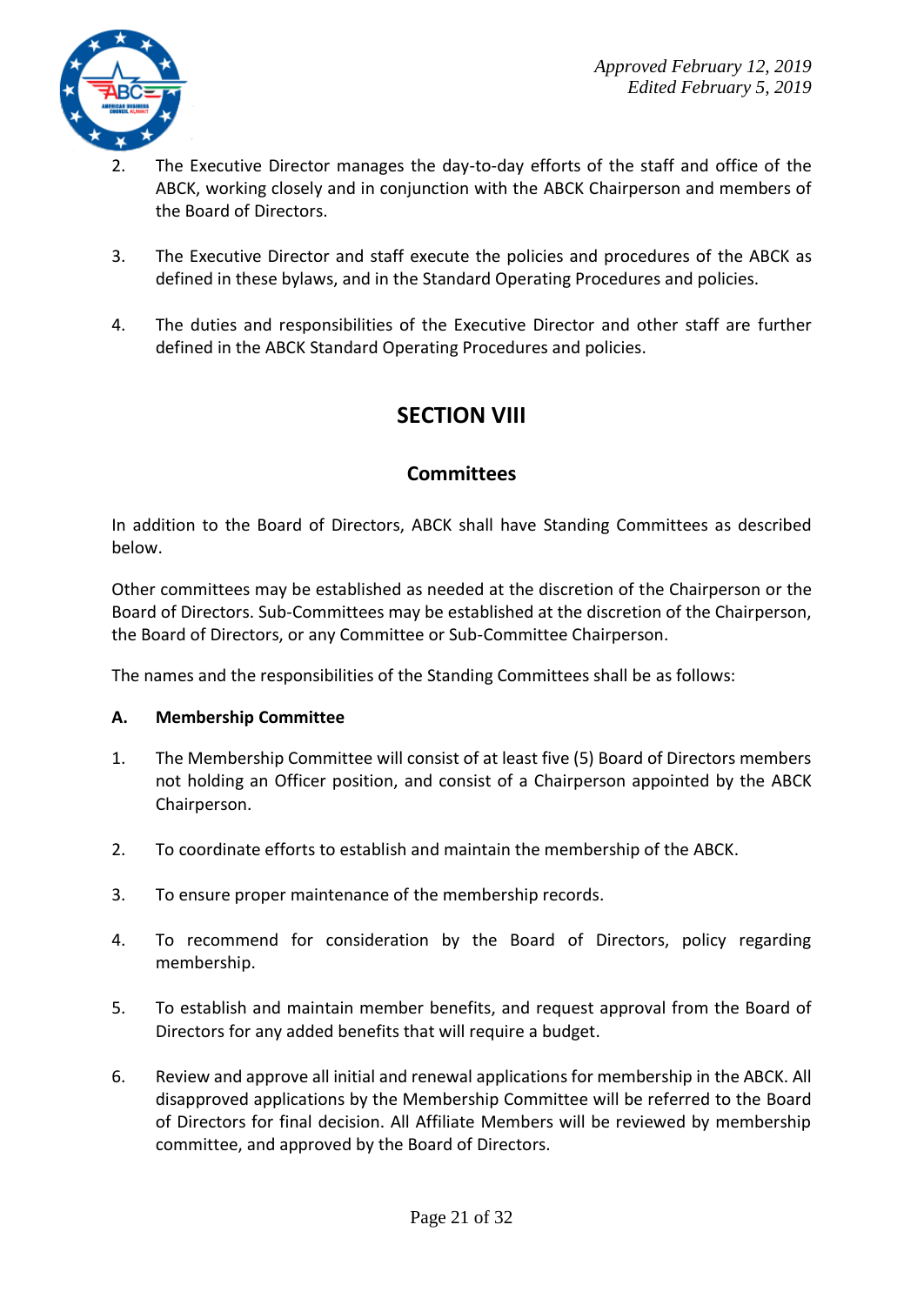

- 7. Working with the Executive Director, develop and present the ABCK annual recruiting goals for the following year to the Board of Directors for approval by December. Recruiting goals will be quarterly and address new Individual and Corporate goals, and retention of current members. A sample format is in the ABCK Standard Operating Procedures.
- 8. Processes and procedures for the Membership Committee are further defined, and in accordance with established ABCK Standard Operating Procedures and policies.

#### **B. Program and Events Committee**

- 1. To plan and coordinate the programs and events of the ABCK, and, as necessary, to present the same for approval by the Board of Directors.
- 2. To establish and maintain the master calendar of events for the ABCK, and to ensure that this calendar is available to the general membership of the ABCK.
- 3. To recommend for consideration by the Board of Directors, policy regarding programs and events.

#### **C. Policy Committee**

- 1. With the approval of the Board of Directors, to establish and maintain the general policies and procedures for the ABCK and for the conduct of its business and activities, including:
	- a. Maintenance of the policies and procedures manual;
	- b. A semi-annual review of all established policies and procedures to ensure their current applicability;
	- c. Recommendation to the Board of Directors regarding changes to the policies and procedures; and
	- d. To investigate the details regarding any petition for the removal of a member of the Board of Directors, and to make recommendation regarding the disposition of such petition.
- 2. The Board of Directors may petition to remove any individual or company with justified cause. The Policy Committee will investigate the details regarding improprieties, or personal/professional conduct by individuals or companies that may reflect negatively on the ABCK and recommend a course of action to the Board of Directors.
- 3. To investigate and adjudicate complaints of any nature from the membership of the ABCK, and to make recommendation to the Board of Directors, as necessary, for the disposition of the same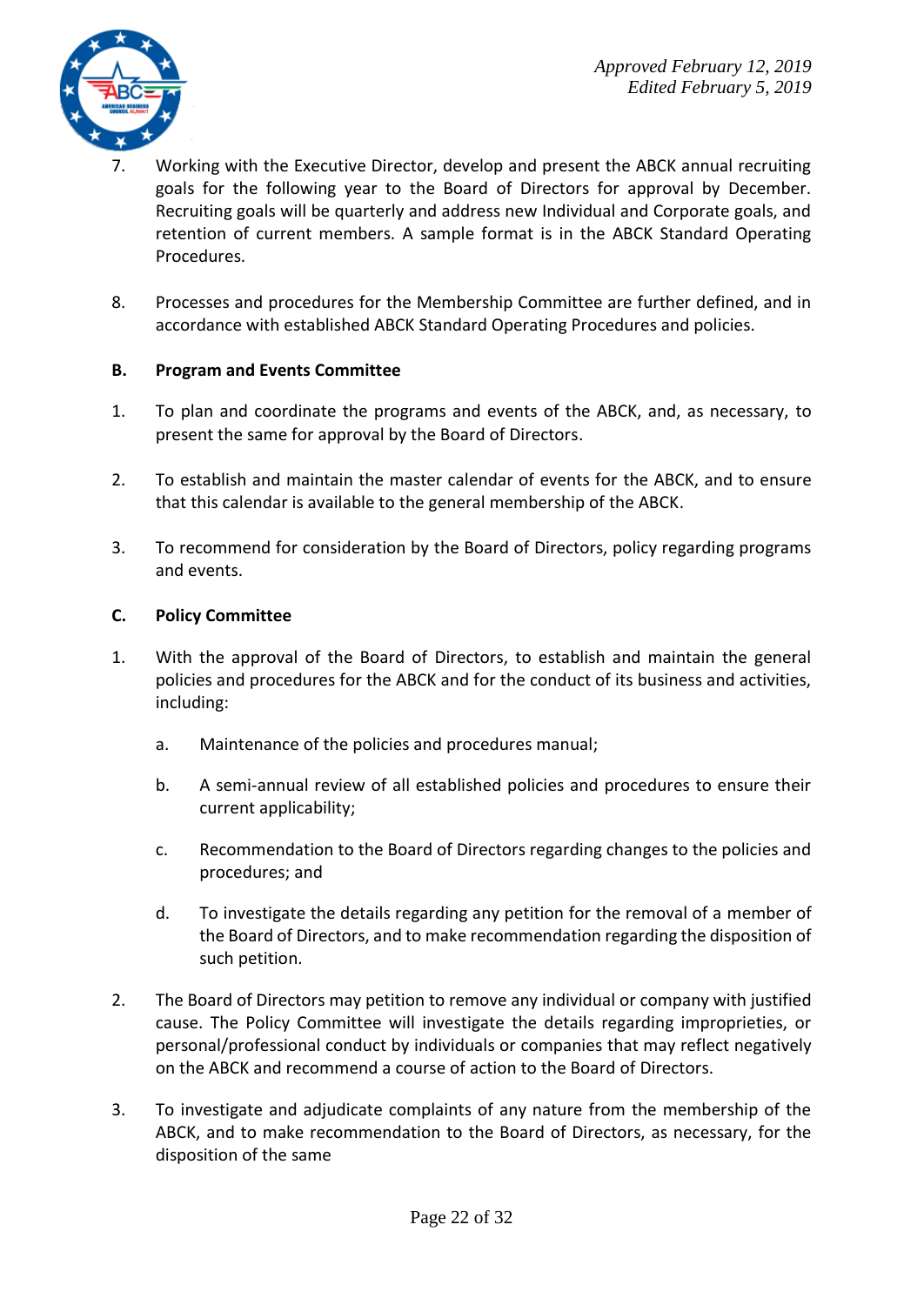

4. To maintain a written record of its activities

#### **D. External Issues Committee**

- 1. Under the oversight of the Board of Directors, to identify external (outside Kuwait) issues of interest to the ABCK membership, and to inform the Board of Directors, and as appropriate, the members regarding the details of such issues and/or the action required or recommended.
- 2. To present to the Board of Directors, as appropriate, recommendations regarding the official position of the ABCK on such issues.
- 3. To liaise with the *Middle East Council of the American Chambers of Commerce (MECACC)* in its activities and programs.
- 4. To liaise with the US Chamber of Commerce (*USCOC) and* other special interest groups or organizations located outside of Kuwait where such may result in direct or indirect benefit to the ABCK membership.

#### **E. Budget and Audit Committee**

- 1. To establish and maintain the budget for the ABCK.
- 2. To monitor the budget against actual income and expenses, and to report at least quarterly to the Board of Directors regarding the same.
- 3. To present to the Board of Directors for review and approval an annual budget that covers the anticipated financial activities of the ABCK for the coming year, together with the committee's recommendations regarding the same.
- 4. To maintain the books and records regarding the budget.
- 5. With approval of the Board of Directors, to arrange for and oversee an annual external independent audit of the financial books and records of the ABCK.
- 6. To recommend to the Board of Directors for approval the external independent auditor.
- 7. To review the results of the annual external independent audit, and to make recommendation as appropriate to the Board of Directors.
- 8. To annually conduct an internal audit of the ABCK.
	- a. The purpose of this internal audit shall be to identify any potential problem areas or issues that may exist with the structure, activities, policies or procedures of the ABCK, the failure of which to resolve could create potential risk to the ABCK .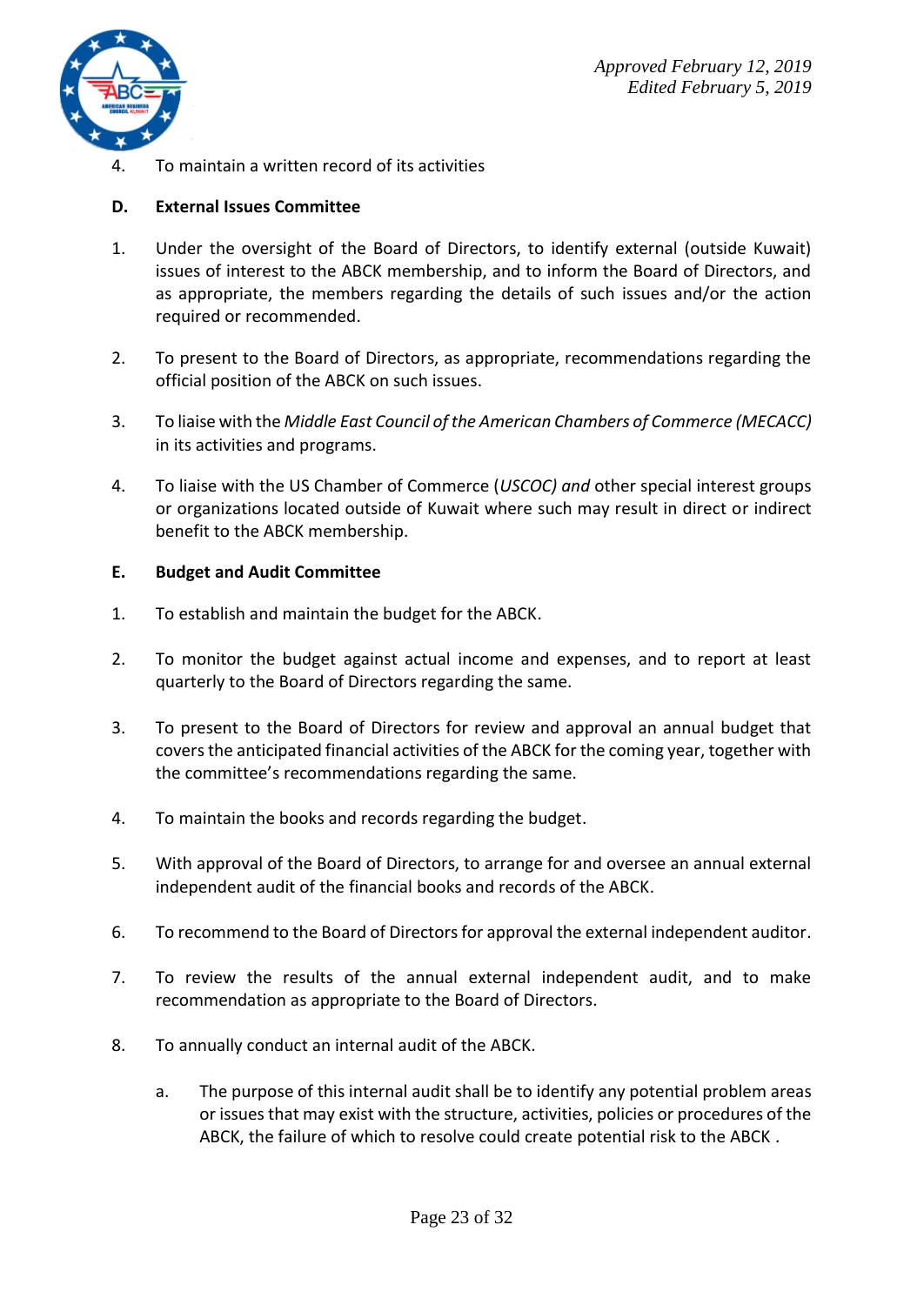

- b. To report the results of such internal audit, together with recommendations, to the Board of Directors.
- c. To maintain the books and records regarding both the internal and external independent audit.

#### **F. Strategic Planning Committee**

- 1. With Board of Directors approval, and in coordination with other appropriate committees, to establish and maintain the Strategic Plan for the ABCK. Such plan should project the activities and strategies of the ABCK at least three (3) years into the future.
- 2. To recommend from time to time to the Board of Directors, changes to the Strategic Plan.
- 3. To monitor the progress regarding plan elements, and to report to the Board of Directors at least quarterly regarding the same.
- 4. To maintain the books and records regard the Strategic Plan.

#### **G. Kuwait Liaison Committee**

- 1. Under the oversight of the Board of Directors, to identify internal (inside Kuwait) issues of interest to the ABCK membership, and to inform the Board of Directors and, as appropriate, members regarding the details of such issues and/or the action required or recommended.
- 2. To present to the Board of Directors, as appropriate, recommendations regarding the official position of the ABCK on such issues, and any official actions needed.
- 3. To seek guidance and direction from the Board of Directors in all actions or activities that may reflect upon the ABCK.
- 4. To liaise with the Kuwait Chamber of Commerce, the US Embassy in Kuwait, the Kuwaiti government, and/or any other entities, as necessary, to promote or maintain the best interest of the ABCK.
- 5. To maintain the books and records regarding such its activities.

#### **H. Election and Nominating Committee**

- 1. Performs duties and responsibilities during the nominations and elections process as defined in Section V, paragraph A of these Bylaws.
- 2. Receives and reviews applicants for ABCK Board of Directors vacancies to be ABCK members in good standing by 15 March.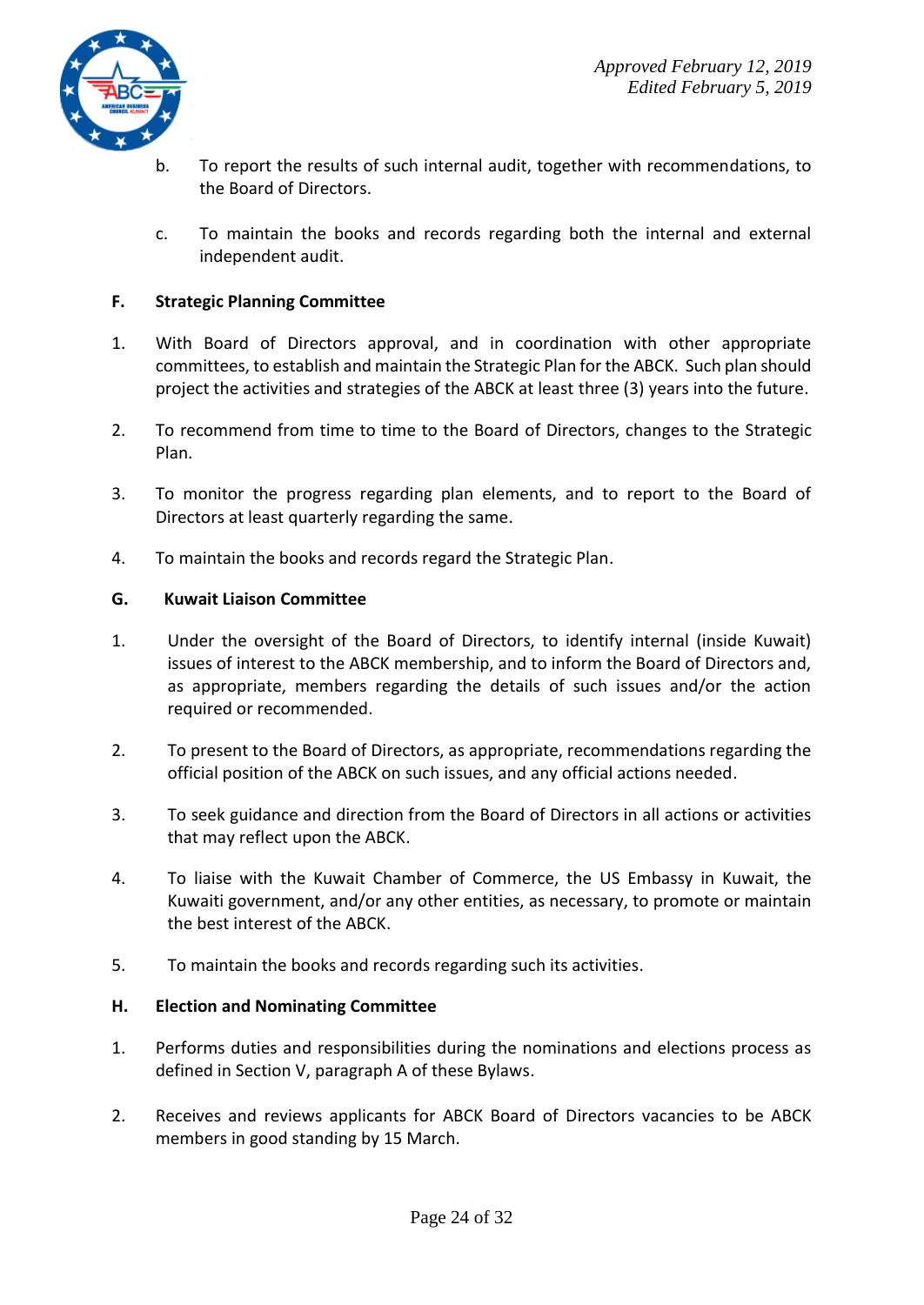

- 3. Post applicants/candidates resumes/bio on the ABCK website and distribute by email no later than 15 April.
- 4. Arranges schedule for candidates' speeches during the May Annual General Election meeting.
- 5. Count and validate ballot results within two (2) working day after the election. The ballots will be opened and counted in the presence of the Election Committee.
- 6. Shall ensure that "secret" ballot is maintained.
- 7. Certify the final voting results.
- 8. Issue a certification of the candidates' final votes cast, including the absentee ballots.
- 9. No candidate standing for election shall serve on the Election Committee.

#### **I. Human Resources Committee**

- 1. The Human Resources Committee will consist of three (3) members of the Board of Director do not hold an Officer position. The Chairperson of the Committee and each of its members will be appointed by the Chair of the ABCK. The Executive Director will be a non-voting member of the Human Resources Committee except when reviewing grievances.
- 2. No later than three (3) months before the beginning of each financial year, prepare and recommend for the Board of Directors' approval a staffing plan, including position descriptions.
- 3. No later than three (3) months before the beginning of each financial year, prepare and recommend for the Board of Directors' approval compensation package for the Executive Director and staff.
- 4. Review, evaluate, consult with the Chair, then identify new staff members to be hired, then present to the Board of Directors for final approval.
- 5. Propose and recommend for the Board of Directors' approval the termination of employment of any staff member.
- 6. Serves as the grievance board for any issues involving ABCK staff personnel.
- 7. Ensure routine human resources administration is being carried out by the ABCK management as per documented procedures.
- 8. Processes and procedures for the Human Resources Committee are further defined, and in accordance with established ABCK Standard Operating Procedures and policies.

#### **J. Corporate Steering Committee**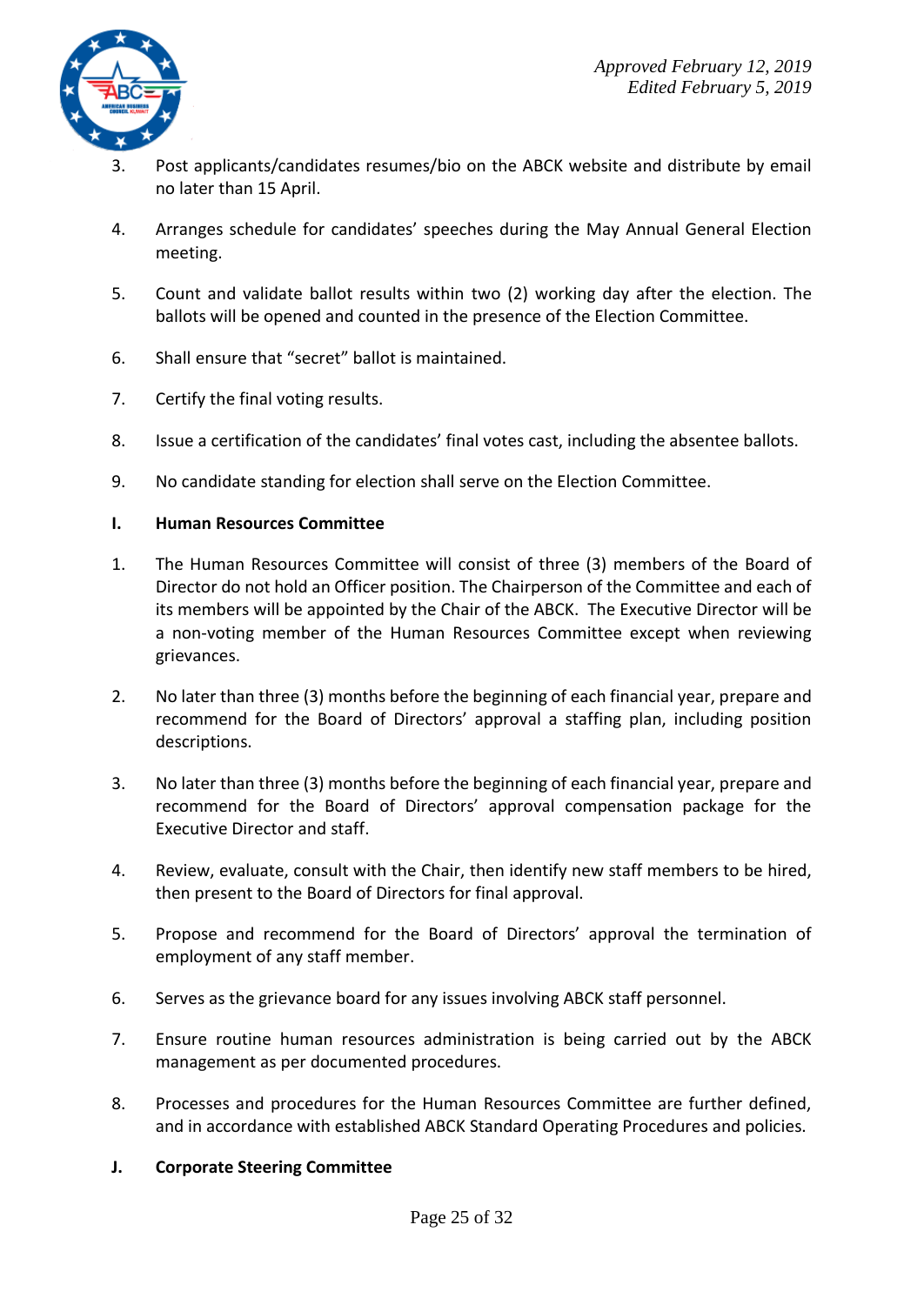

- 1. The purpose of the Corporate Steering Committee is to provide Corporate members that are not on the Board of Directors a platform to provide direct input to the Board of Directors.
- 2. The Chairperson of ABCK will appoint a Corporate Category 1a member of the Board of Directors to chair the Committee, and membership will be Corporate members that are not on the Board of Directors.
- 3. The focus of the Committee is Corporate related issues and recommendations for ABCK advancement.

## **SECTION IX**

## **Board of Directors Meeting Procedures**

- 1. The Board of Directors shall hold Executive periodic meetings to facilitate the conduct of the business of the ABCK
- 2. Meetings that require the physical attendance of the members of the Board of Directors shall be governed by the following guidelines. Participation by teleconferencing will be accepted as physically present but cannot be more than two meetings consecutively.
	- a. The quorum for such meetings shall be a simple majority of the members of the Board of Directors. A quorum must be present (in person or by proxy or by video conferencing) in order for business to be conducted by the Board of Directors.
	- b. The Board of Directors shall establish its own rules of procedure, or in the absence of such, shall apply *Roberts Rules of Order* in the conduct of its business.
	- c. Any member of the Board of Directors who is unable to attend a meeting of the Board of Directors may designate a proxy in accordance with the following:
		- i. An Individual Board member may assign any other Individual or Corporate Board member as his/her proxy.
		- ii. Corporate Board members shall use members of their organization to serve as proxies. In the extreme circumstance that no member from the Corporate company is available, a Corporate member may use any other Individual or Corporate Board member to serve as their proxy.
		- iii. No Board Member shall carry more than two (2) proxies per meeting. Proxies may not vote on the election of Officers.
		- iv. It is the Board Members responsibility to coordinate with proxy prior to notification, and confirm they are available, and are not already at their two (2) proxy limit.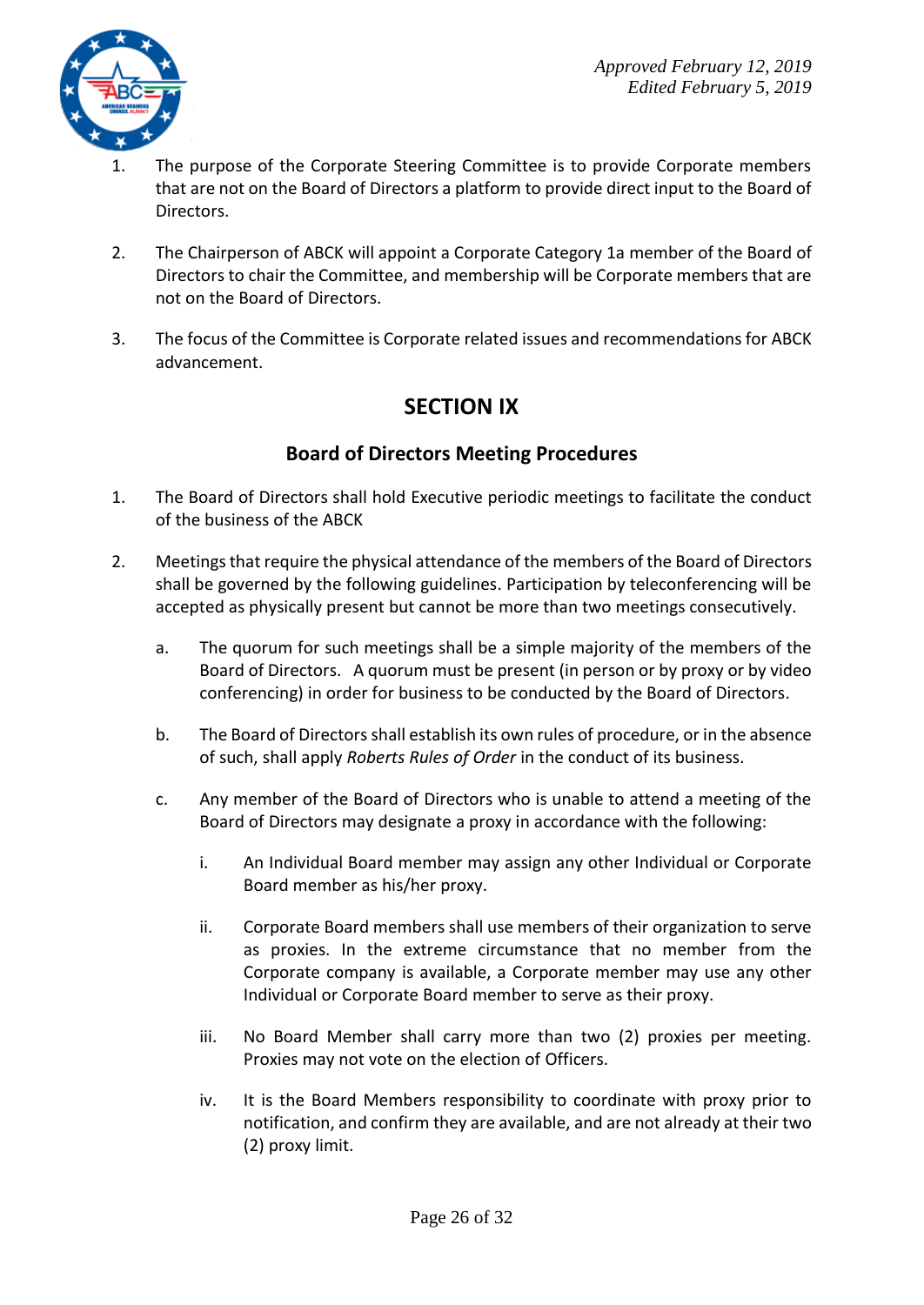

- v. Proxy appointmentshall be written, and in a form and format as established by the Board of Directors. This proxy shall allow the member so designated to:
	- A. Attend the meeting of the Board of Directors as identified in the proxy;
	- B. Make motions, second motions, and otherwise participate in all deliberations of the Board of Directors during said meeting;
	- C. To cast a vote in all such deliberations; and
	- D. Such proxy shall not permit the member holding the proxy, except as it relates to the business conducted at the meeting specified in the proxy, to participate in the affairs of standing committees, to sign documents (except where such is required to validate a voted decision or other action taken by the Board of Directors for the meeting where the member held such proxy), to act in any manner as power of attorney for the member designating the proxy, or to otherwise participate in the business of the Board of Directors.
- d. Any matter presented to the Board of Directors shall, in the absence of a higher requirement contained in these Bylaws, be decided by simple majority vote of the members of the Board of Directors (in person or by proxy) present.
- 3. Meetings of the Board of Directors may be held electronically, by circulation, or by telephone, and when held in such manner shall be governed by the following guidelines:
	- a. Any matter presented to the Board of Directors under this manner of meeting, shall, in the absence of a higher requirement contained in these Bylaws, be decided by simple majority vote of the total number of members of the Board of Directors casting a vote or abstaining;
	- b. Proxies shall not be allowed for this type of meeting;
	- c. Matters involving, the election of officers of the Board of Directors, the change of policy or the revision of these Bylaws shall not be allowed for this type of meeting.

## **Section X**

### **Miscellaneous**

#### **A. Revisions to By-Laws**

1. Revisions to these Bylaws shall require a positive vote of seventy five percent (75%) of the General Membership members (in person or by proxy) present.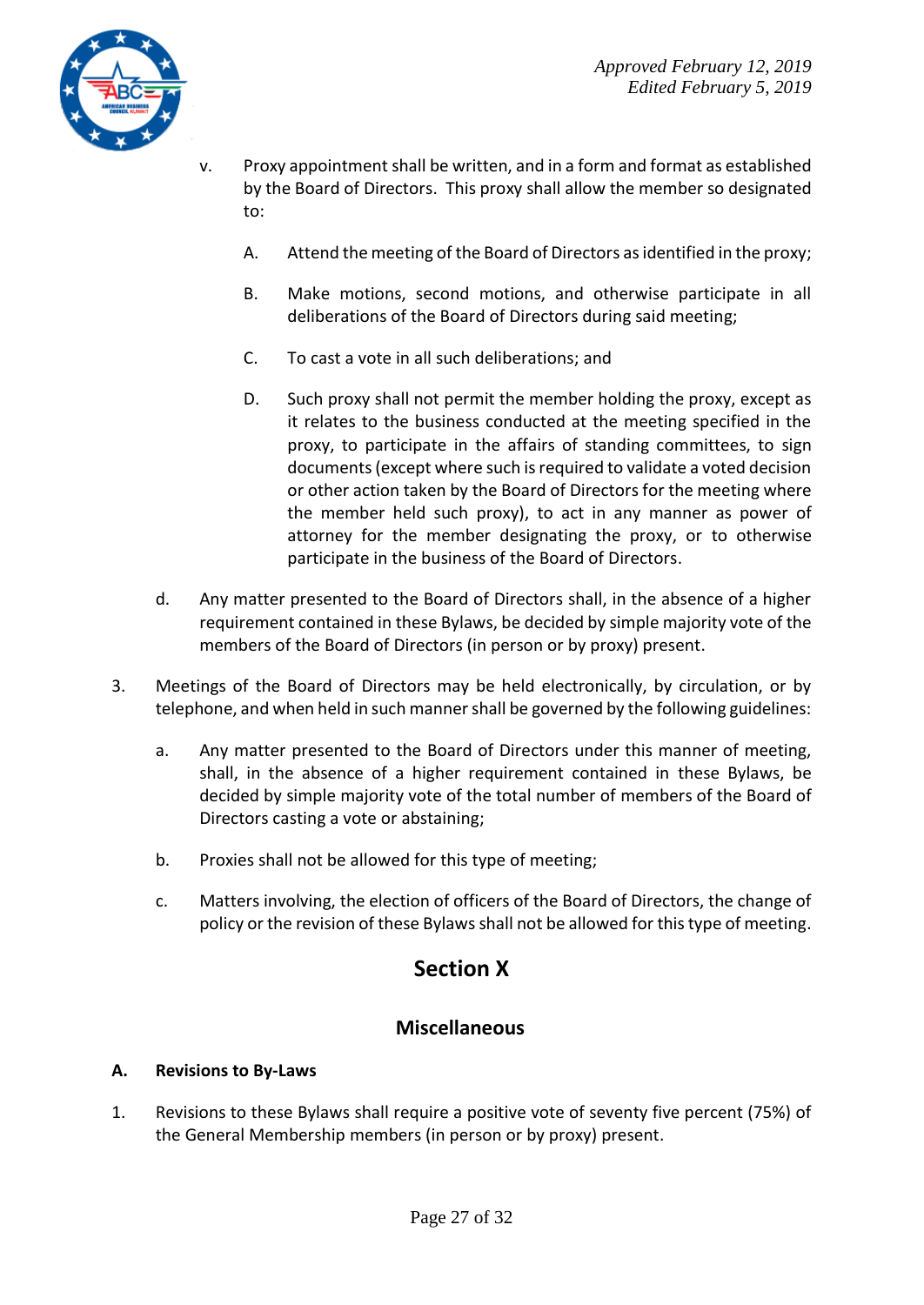



2. A chronological list of amendments shall be maintained as the end of these Bylaws. Each entry should provide a brief overview of amendments made, and effect date.

#### **B. Disclosure of Information**

Bylaws shall be accessible at all times

#### **C. Supporting Documents to By-Laws**

These By-Laws are an overarching document that is supported by Standard Operating Procedures and policies that provide further detail to procedures and processes.

#### **D. Non-Discrimination**

Subject to the rules governing the various membership classes designated in this Bylaws, it shall be the policy of the ABCK to provide equal opportunity to its members, regardless of race, religion, gender, age or physical ability.

#### **E. U.S. Chamber of Commerce**

- 1. The ABCK shall maintain membership in and relationship with the U.S. Chamber of Commerce.
- 2. The ABCK shall adhere to the Principles of American Chambers of Commerce Abroad, in the version most recently adopted by the Board of Directors of the US Chamber of Commerce. Accordingly, the ABCK, among other things:
	- a. Shall not accept financial aid from any government which would prevent or impair freedom of action necessary to promote US interests in general; and
	- b. Shall maintain close contact with representatives of the US government.

#### **F. Conflict of Interest**

1. A conflict of interest is defined as an actual or perceived interest by a staff or Board member in an action that results in, or has the appearance of resulting in, personal, organizational, or professional gain. Officers and members are obligated to always act in the best interest of the organization.

This obligation requires that any officer or member, in the performance of organization duties, seek only the furtherance of the organization mission.

2. At all times, officers and board members are prohibited from using their job title or the organization's name or property, for private profit or benefit.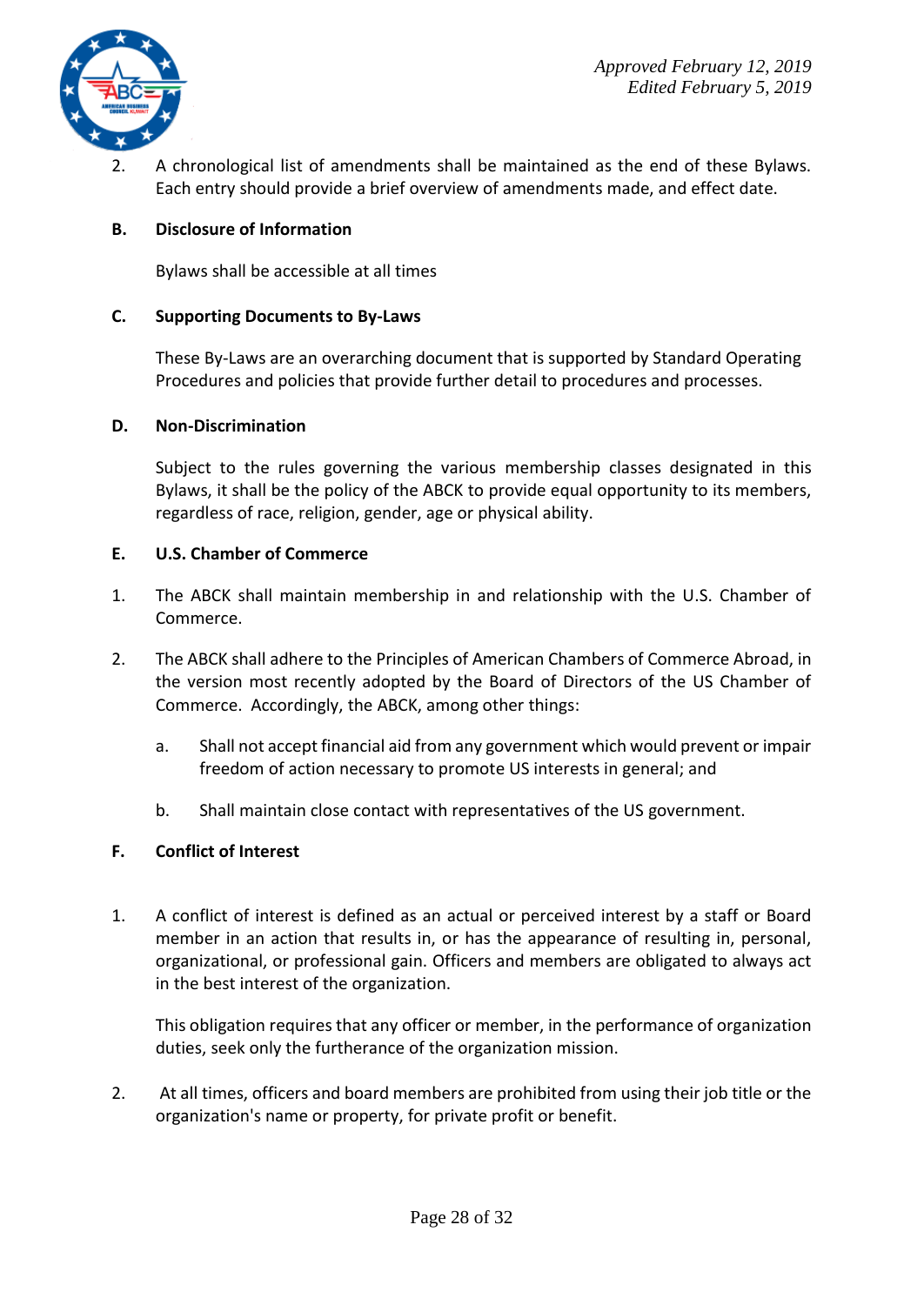

- 3. The officers and members of the organization should neither solicit nor accept gratuities, favors, or anything of monetary value from contractors/vendors. This is not intended to preclude bona-fide organization fund raising-activities.
- 4. No officer, or member of the ABCK shall participate in the selection, award, or administration of a purchase or contract with a vendor where, to his knowledge, any of the following has a financial interest in that purchase or contract:
	- a. The officer or member;
	- b. Any member of their immediate family;
	- c. Their partner;
	- d. An organization in which any of the above is an officer, director or employee;
	- e. A person or organization with whom any of the above individuals is negotiating or has an arrangement concerning prospective employment.
- 5. Disclosure: Any possible conflict of interest shall be disclosed by the person or persons concerned.
- 6. Members of the Board of Directors shall not be allowed to use their office to promote the sale of any goods or services or both to the ABCK.
- 7. Board Action: When a conflict of interest is relevant to a matter requiring action by the Board, the interested person(s) shall call it to the attention of the Board and said person(s) shall not vote on the matter.
- 8. In addition, the person(s) shall not participate in the final decision or related deliberation regarding the matter under consideration.
- 9. When there is a doubt as to whether a conflict exists, the matter shall be resolved by vote of the Board of Directors, excluding the person(s) concerning whose situation the doubt has arisen.
- 10. Record of Conflict: The official minutes of the Board shall reflect that the conflict of interest was disclosed and the interested person(s) did not participate in the final discussion or vote and did not vote on the matter.
- 11. Further details provided in the ABCK Standard Operating Procedures.

#### **G. IRS, IRC Compliance**

1. The ABCK is organized pursuant to the laws of the State of Delaware. It does not contemplate pecuniary gain or profit and it has been created for nonprofit purposes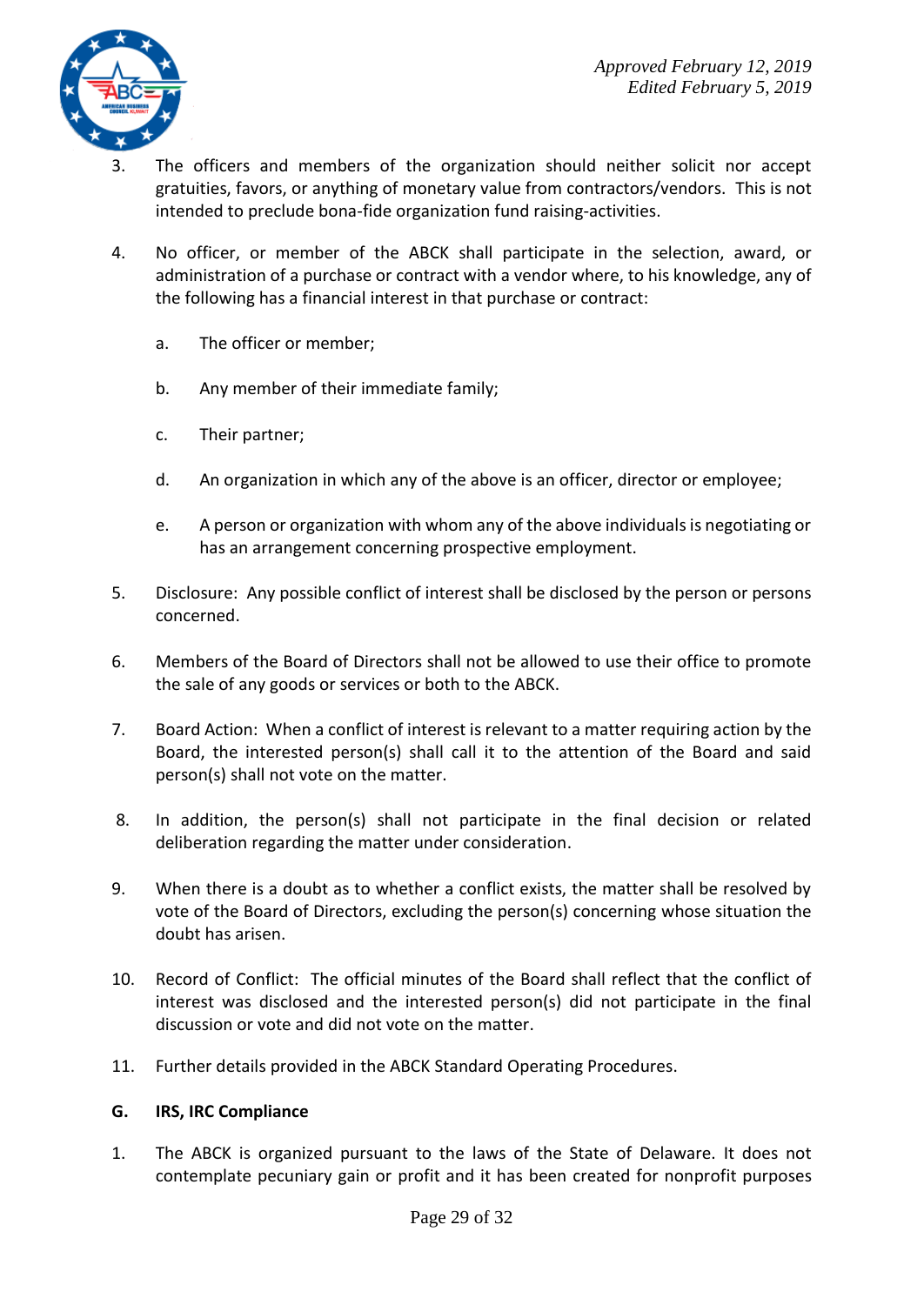

only as an organization exempt from taxation under its status as a  $501(c)(6)$  of the Internal Revenue Code. The ABCK shall observe all local, state and federal laws, which apply to a nonprofit organization as defined in section 501 (c) (6) of the Internal Revenue Code.

- 2. The ABCK, is organized to achieve the objectives of:
	- a. Adherence to the general membership of the business community and representing, and by representing their interest and presence in the state of Kuwait, and at the US national business development, legislative and by addressing issues of which are detrimental to the expansion and growth of business and the if they arise;
	- b. Creation of venues and series of events, to meet the needs and interests of the general membership in the local business community, and by providing information on the area's business attractions, and other items relevant to business development interests;
	- c. Promoting business and community growth and development by promoting economic programs designed to strengthen and expand the US potential of all business within the local trade area, and beyond;
	- d. Promoting programs of business, social and cultural nature, which are designated to increase the functional and aesthetic values within the business community;
	- e. Discovering and improving business issues of concern which prevent the promotion of business expansion and growth within the local business community; and
	- f. The ABCK may receive and maintain a fund or funds of real and personal property, or both, subject to the restrictions and limitations hereinafter set forth and shall use and apply the whole or any part of the income therefrom and principal thereof exclusively for the purpose of participation or improving the business atmosphere of the organizations within the local business community.

#### **A. Indemnification**

1. ABCK The Chamber **Musical Chamber of any and all current and former officers**, directors and employees against expenses actually and necessarily incurred by them in connection with the defense of any action, suit, or proceeding in which they or any of them are made; parties, or a party, by reason of have been officers, directors or employees of ABCK the Chamber except in relation to matters as to which such individuals shall be adjudged in such actions, suit or proceedings to be liable for negligence or misconduct in the performance of duty and to such matters as shall be settled by agreement predicated on the existence of such liability for negligence or misconduct.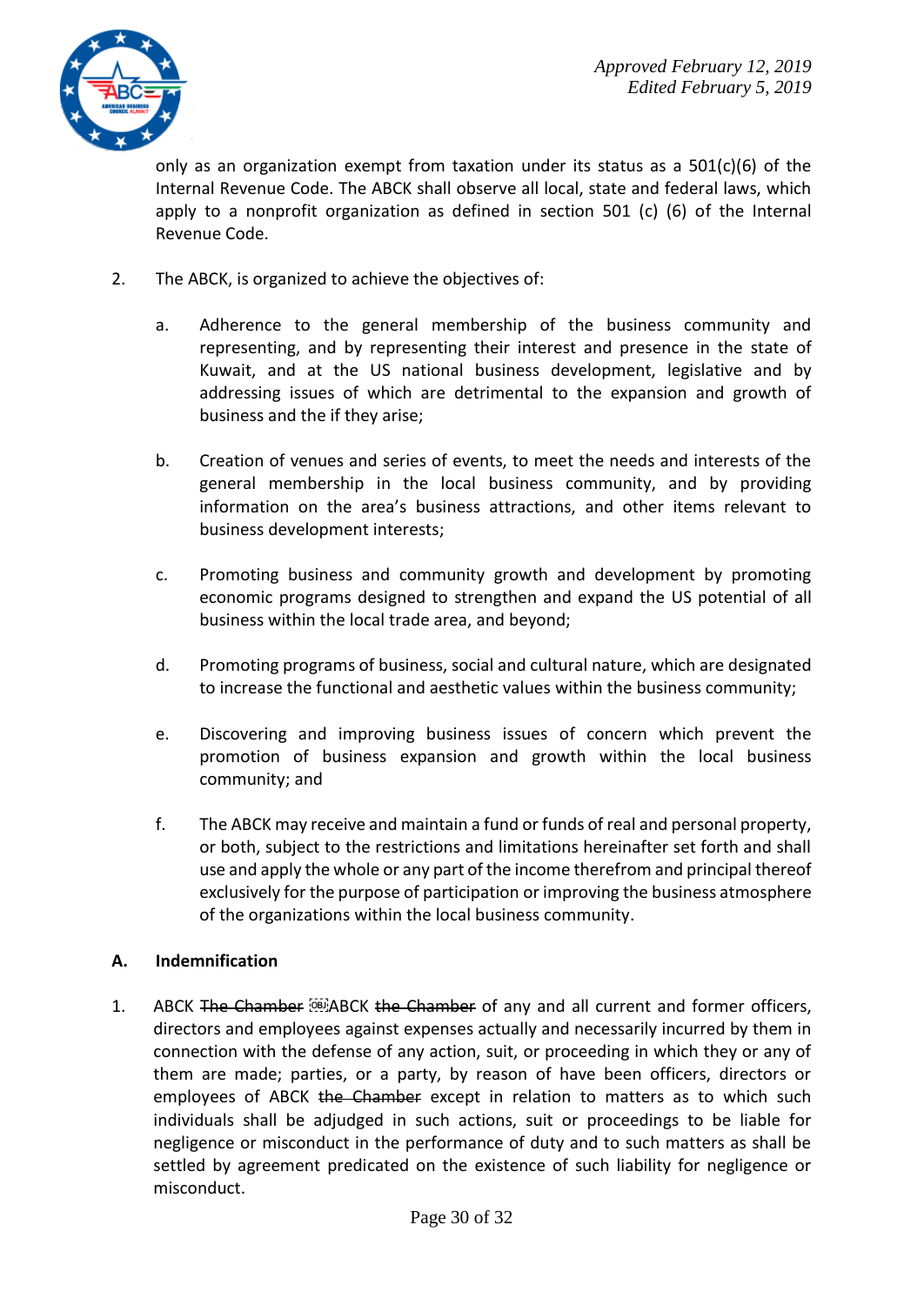

2. All members of the Board of Directors shall be held individually harmless if the ABCK should lose or borrow monies.

#### **B. Confidentially**

- 1. Directors shall not discuss or disclose information about ABCK or its activities to any person or entity unless such information is already a matter of public knowledge, such person or entity has a need to know, or the disclosure of such information is in furtherance of the ABCK purposes, or can reasonably be expected to benefit the ABCK.
- 2. Directors shall use discretion and good business judgement in discussing the affairs of ABCK with third parties.
- 3. Without limiting the foregoing, Directors may discuss upcoming fundraisers and the purposes and functions of the ABCK, including, but not limited to accounts on deposit in financial institutions.
- 4. Each Director shall execute a confidentiality agreement consistent herewith upon being voted onto and accepting appointment to the Board of Directors.

#### **C. Middle East Council of The American Chambers of Commerce**

It shall be the intent of the ABCK to maintain a relationship with, participate in, and support the Middle East Councils of the American Chambers of Commerce (*MECACC).*

#### **D. Gregorian Calendar**

Dates referred to in this Charter are based on the Gregorian calendar.

| Approval Date:                   | 12 February 2019 |
|----------------------------------|------------------|
| <b>Supersedes Version Dated:</b> | 5 December 2017  |

#### List of Amendments

Bylaws amended, restated and adopted on 12 February 2019 by general membership vote (RE: revised Section I – Incorporated and registered non-profit organization

Bylaws amended, restated and adopted on 12 February 2019 by general membership vote